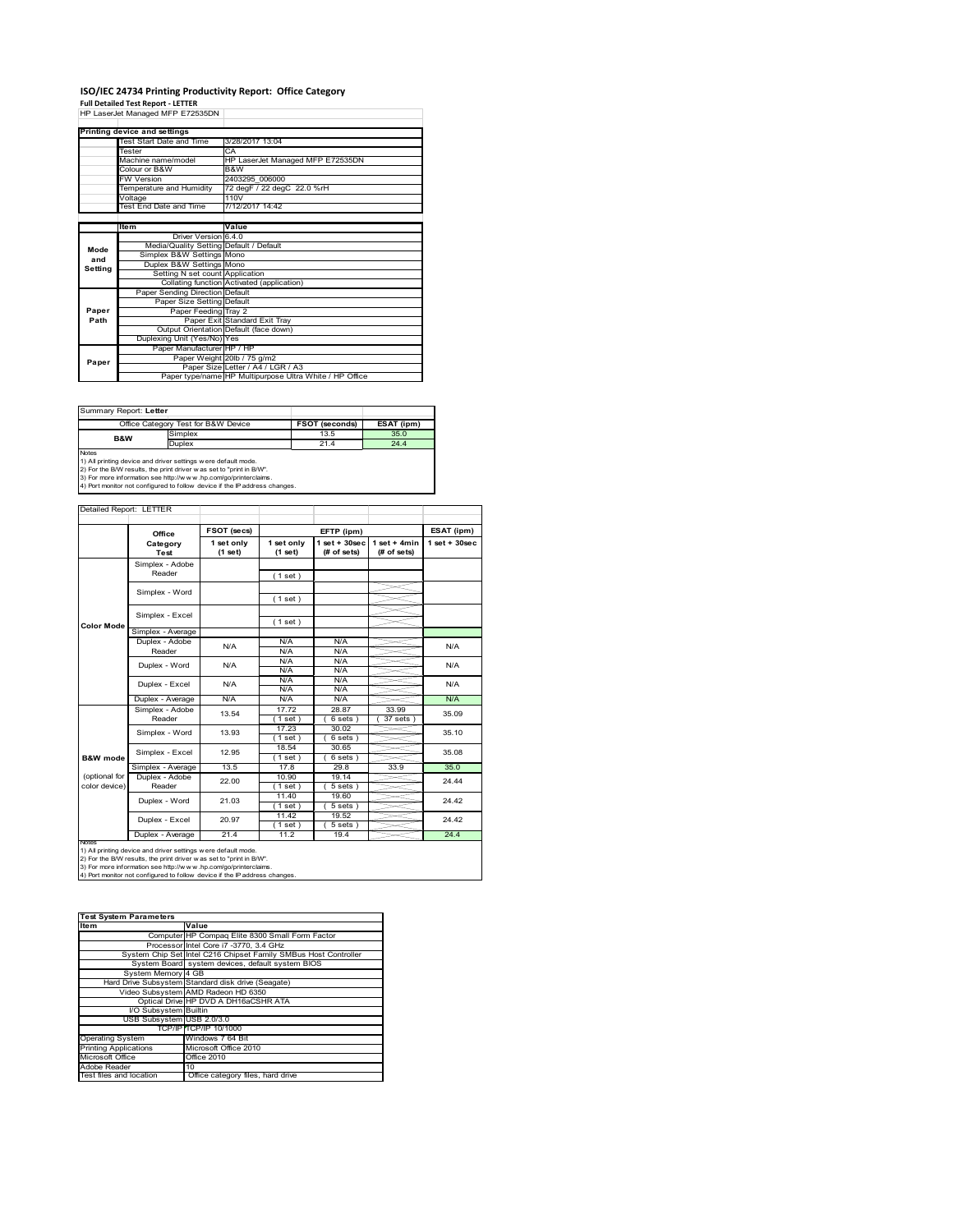# **ISO/IEC 24734 Printing Productivity Report: Office Category<br>Full Detailed Test Report - A4<br>HP LaserJet Managed MFP E72535DN |**

|         | HE Laselvel Managed MFF E72333DN        |                                                         |
|---------|-----------------------------------------|---------------------------------------------------------|
|         |                                         |                                                         |
|         | Printing device and settings            |                                                         |
|         | Test Start Date and Time                | 3/28/2017 13:04                                         |
|         | Tester                                  | CA                                                      |
|         | Machine name/model                      | HP LaserJet Managed MFP E72535DN                        |
|         | Colour or B&W                           | B&W                                                     |
|         | <b>FW Version</b>                       | 2403295 006000                                          |
|         | Temperature and Humidity                | 72 degF / 22 degC 22.0 %rH                              |
|         | Voltage                                 | 110V                                                    |
|         | Test End Date and Time                  | 7/12/2017 14:42                                         |
|         |                                         |                                                         |
|         | Item                                    | Value                                                   |
|         | Driver Version 6.4.0                    |                                                         |
| Mode    | Media/Quality Setting Default / Default |                                                         |
| and     | Simplex B&W Settings Mono               |                                                         |
| Setting | Duplex B&W Settings Mono                |                                                         |
|         | Setting N set count Application         |                                                         |
|         |                                         | Collating function Activated (application)              |
|         | Paper Sending Direction Default         |                                                         |
|         | Paper Size Setting Default              |                                                         |
| Paper   | Paper Feeding Tray 2                    |                                                         |
| Path    |                                         | Paper Exit Standard Exit Tray                           |
|         |                                         | Output Orientation Default (face down)                  |
|         | Duplexing Unit (Yes/No) Yes             |                                                         |
|         | Paper Manufacturer HP / HP              |                                                         |
| Paper   |                                         | Paper Weight 20lb / 75 g/m2                             |
|         |                                         | Paper Size Letter / A4 / LGR / A3                       |
|         |                                         | Paper type/name HP Multipurpose Ultra White / HP Office |

| Summary Report: A4                                            |                                                                     |                |            |  |  |  |
|---------------------------------------------------------------|---------------------------------------------------------------------|----------------|------------|--|--|--|
|                                                               | Office Category Test for B&W Device                                 | FSOT (seconds) | ESAT (ipm) |  |  |  |
| <b>B&amp;W</b>                                                | Simplex                                                             | 12.3           | 35.0       |  |  |  |
|                                                               | <b>Duplex</b>                                                       | 21.5           | 25.2       |  |  |  |
| <b>Notes</b>                                                  |                                                                     |                |            |  |  |  |
| 1) All printing device and driver settings were default mode. |                                                                     |                |            |  |  |  |
|                                                               | 2) For the B/W results, the print driver was set to "print in B/W". |                |            |  |  |  |

2) For the B/W results, the print driver w as set to "print in B/W".<br>3) For more information see http://w w w.hp.com/go/printerclaims.<br>4) Port monitor not configured to follow device if the IP address changes.

|                     | Office            | FSOT (secs)           |                       | EFTP (ipm)                     |                                |                    |
|---------------------|-------------------|-----------------------|-----------------------|--------------------------------|--------------------------------|--------------------|
|                     | Category<br>Test  | 1 set only<br>(1 set) | 1 set only<br>(1 set) | $1$ set + 30sec<br>(# of sets) | $1 set + 4 min$<br>(# of sets) | $1$ set + $30$ sec |
|                     | Simplex - Adobe   |                       |                       |                                |                                |                    |
|                     | Reader            |                       | (1 set)               |                                |                                |                    |
|                     |                   |                       |                       |                                |                                |                    |
|                     | Simplex - Word    |                       | (1 set)               |                                |                                |                    |
|                     | Simplex - Excel   |                       |                       |                                |                                |                    |
| Colour<br>Mode      |                   |                       | (1 set)               |                                |                                |                    |
|                     | Simplex - Average |                       |                       |                                |                                |                    |
|                     | Duplex - Adobe    | N/A                   | N/A                   | N/A                            |                                | N/A                |
|                     | Reader            |                       | N/A                   | N/A                            |                                |                    |
|                     | Duplex - Word     | N/A                   | N/A                   | N/A                            |                                | N/A                |
|                     |                   |                       | N/A                   | N/A                            |                                |                    |
|                     | Duplex - Excel    | N/A                   | N/A                   | N/A                            |                                | N/A                |
|                     |                   |                       | N/A                   | N/A                            |                                |                    |
|                     | Duplex - Average  | N/A                   | N/A                   | N/A                            |                                | N/A                |
|                     | Simplex - Adobe   | 12.64                 | 18.98                 | 30.25                          | 33.91                          | 35.09              |
|                     | Reader            |                       | $1$ set)              | 6 sets                         | 47 sets                        |                    |
|                     | Simplex - Word    | 12.19                 | 19.70                 | 31.19                          |                                | 35.07              |
|                     |                   |                       | (1 set)               | $6 sets$ )                     |                                |                    |
|                     | Simplex - Excel   | 11.97                 | 20.04                 | 30.87                          |                                | 35.08              |
| <b>B&amp;W</b> mode |                   |                       | (1 set )              | $6 sets$ )                     |                                |                    |
|                     | Simplex - Average | 12.3                  | 19.5                  | 30.7                           | 33.9                           | 35.0               |
| (optional for       | Duplex - Adobe    | 21.92                 | 10.94                 | 19.56                          |                                | 25.30              |
| color device)       | Reader            |                       | (1 set)               | 5 sets)                        |                                |                    |
|                     | Duplex - Word     | 21.50                 | 11.16                 | 19.82                          |                                | 25.02              |
|                     |                   |                       | (1 set)               | 5 sets)                        |                                |                    |
|                     | Duplex - Excel    | 20.87                 | 11.50                 | 19.96                          |                                | 25.38              |
|                     |                   |                       | (1 set )              | $5 sets$ )                     |                                |                    |
| <b>IVOIES</b>       | Duplex - Average  | 21.5                  | 11.2                  | 19.7                           |                                | 25.2               |

| <b>Test System Parameters</b> |                                                                 |  |  |
|-------------------------------|-----------------------------------------------------------------|--|--|
| ltem                          | Value                                                           |  |  |
|                               | Computer HP Compaq Elite 8300 Small Form Factor                 |  |  |
|                               | Processor Intel Core i7 -3770, 3.4 GHz                          |  |  |
|                               | System Chip Set Intel C216 Chipset Family SMBus Host Controller |  |  |
|                               | System Board system devices, default system BIOS                |  |  |
| System Memory 4 GB            |                                                                 |  |  |
|                               | Hard Drive Subsystem Standard disk drive (Seagate)              |  |  |
|                               | Video Subsystem AMD Radeon HD 6350                              |  |  |
|                               | Optical Drive HP DVD A DH16aCSHR ATA                            |  |  |
| I/O Subsystem Builtin         |                                                                 |  |  |
| USB Subsystem USB 2.0/3.0     |                                                                 |  |  |
|                               | TCP/IPITCP/IP 10/1000                                           |  |  |
| <b>Operating System</b>       | Windows 7 64 Bit                                                |  |  |
| <b>Printing Applications</b>  | Microsoft Office 2010                                           |  |  |
| Microsoft Office              | Office 2010                                                     |  |  |
| Adobe Reader                  | 10                                                              |  |  |
| Test files and location       | Office category files, hard drive                               |  |  |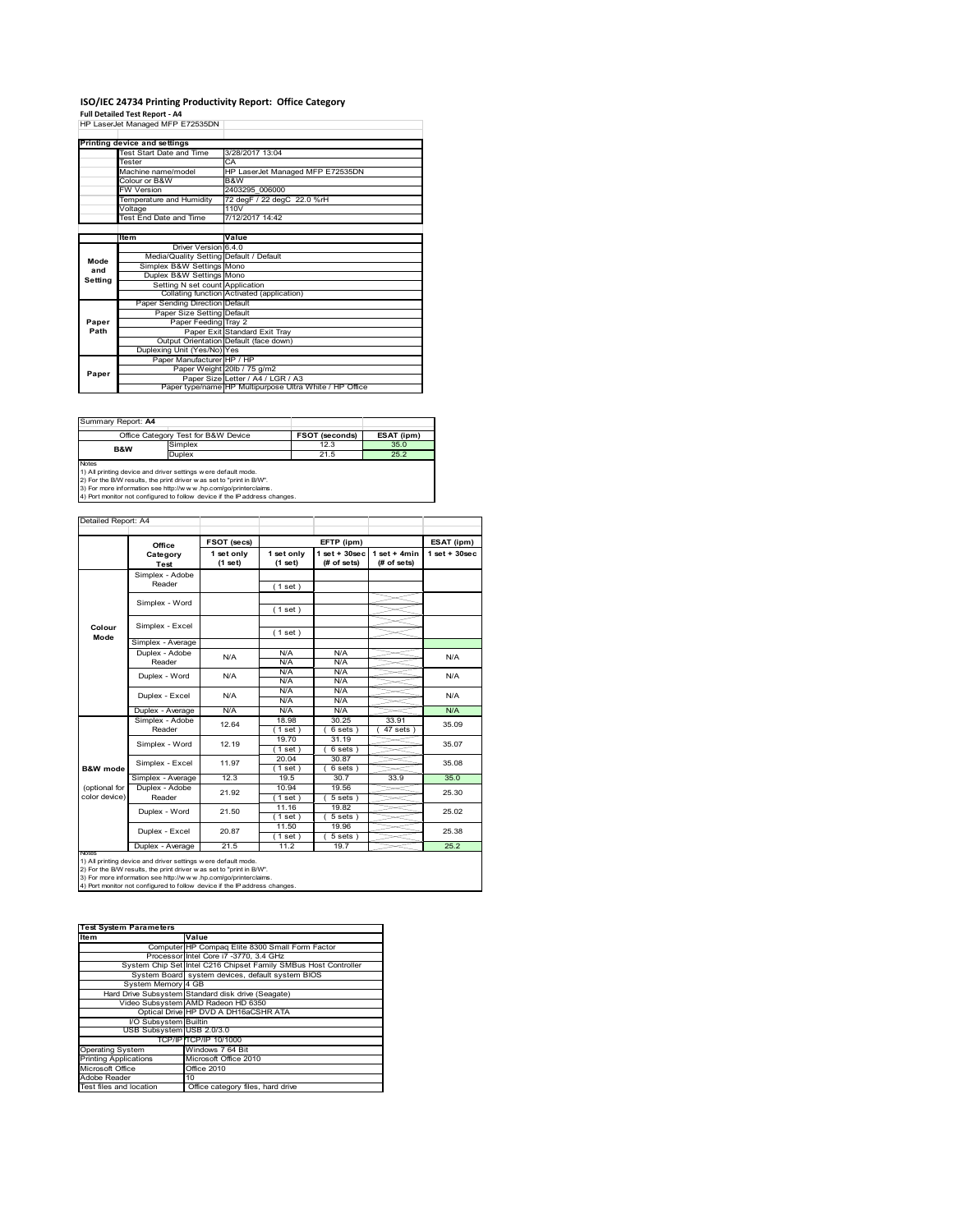# **ISO/IEC 24734 Printing Productivity Report: Office Category<br>Full Detailed Test Report - Tabloid<br>HP LaserJet Managed MFP E72535DN |**

|         | HP Laserjet Manaded MFP E72535DN        |                                                         |
|---------|-----------------------------------------|---------------------------------------------------------|
|         |                                         |                                                         |
|         | Printing device and settings            |                                                         |
|         | Test Start Date and Time                | 3/28/2017 13:04                                         |
|         | Tester                                  | CA                                                      |
|         | Machine name/model                      | HP LaserJet Managed MFP E72535DN                        |
|         | Colour or B&W                           | B&W                                                     |
|         | <b>FW Version</b>                       | 2403295 006000                                          |
|         | Temperature and Humidity                | 72 degF / 22 degC 22.0 %rH                              |
|         | Voltage                                 | 110V                                                    |
|         | Test End Date and Time                  | 7/12/2017 14:42                                         |
|         |                                         |                                                         |
|         | Item                                    | Value                                                   |
|         | Driver Version 6.4.0                    |                                                         |
| Mode    | Media/Quality Setting Default / Default |                                                         |
| and     | Simplex B&W Settings Mono               |                                                         |
| Setting | Duplex B&W Settings Mono                |                                                         |
|         | Setting N set count Application         |                                                         |
|         |                                         | Collating function Activated (application)              |
|         | Paper Sending Direction Default         |                                                         |
|         | Paper Size Setting Default              |                                                         |
| Paper   | Paper Feeding Tray 2                    |                                                         |
| Path    |                                         | Paper Exit Standard Exit Tray                           |
|         |                                         | Output Orientation Default (face down)                  |
|         | Duplexing Unit (Yes/No) Yes             |                                                         |
|         | Paper Manufacturer HP / HP              |                                                         |
| Paper   |                                         | Paper Weight 20lb / 75 g/m2                             |
|         |                                         | Paper Size Letter / A4 / LGR / A3                       |
|         |                                         | Paper type/name HP Multipurpose Ultra White / HP Office |

| Summary Report: Tabloid                                       |                                                                     |                |            |  |  |  |
|---------------------------------------------------------------|---------------------------------------------------------------------|----------------|------------|--|--|--|
|                                                               | Office Category Test for B&W Device                                 | FSOT (seconds) | ESAT (ipm) |  |  |  |
| <b>B&amp;W</b>                                                | Simplex                                                             | 20.1           | 19.1       |  |  |  |
|                                                               | <b>Duplex</b>                                                       | 28.2           | 13.4       |  |  |  |
| <b>Notes</b>                                                  |                                                                     |                |            |  |  |  |
| 1) All printing device and driver settings were default mode. |                                                                     |                |            |  |  |  |
|                                                               | 2) For the B/W results, the print driver was set to "print in B/W". |                |            |  |  |  |

2) For the B/W results, the print driver w as set to "print in B/W".<br>3) For more information see http://w w w.hp.com/go/printerclaims.<br>4) Port monitor not configured to follow device if the IP address changes.

|                     | Office                  | FSOT (secs)           |                       | EFTP (ipm)                        |                                | ESAT (ipm)         |
|---------------------|-------------------------|-----------------------|-----------------------|-----------------------------------|--------------------------------|--------------------|
|                     | Category<br><b>Test</b> | 1 set only<br>(1 set) | 1 set only<br>(1 set) | $1$ set + $30$ sec<br>(# of sets) | $1 set + 4 min$<br>(# of sets) | $1$ set + $30$ sec |
|                     | Simplex - Adobe         |                       |                       |                                   |                                |                    |
|                     | Reader                  |                       | (1 set)               |                                   |                                |                    |
|                     |                         |                       |                       |                                   |                                |                    |
|                     | Simplex - Word          |                       | (1 set)               |                                   |                                |                    |
|                     | Simplex - Excel         |                       |                       |                                   |                                |                    |
| <b>Color Mode</b>   |                         |                       | (1 set)               |                                   |                                |                    |
|                     | Simplex - Average       |                       |                       |                                   |                                |                    |
|                     | Duplex - Adobe          | N/A                   | N/A                   | N/A                               |                                | N/A                |
|                     | Reader                  |                       | N/A                   | N/A                               |                                |                    |
|                     | Duplex - Word           | N/A                   | N/A                   | N/A                               |                                | N/A                |
|                     |                         |                       | N/A                   | N/A                               |                                |                    |
|                     | Duplex - Excel          | N/A                   | N/A<br>N/A            | N/A<br>N/A                        |                                | N/A                |
|                     | Duplex - Average        | N/A                   | N/A                   | N/A                               |                                | N/A                |
|                     | Simplex - Adobe         |                       | 11.39                 | 16.09                             | 18.66                          |                    |
|                     | Reader                  | 21.06                 | (1 set)               | $\overline{4}$ sets)              | $31$ sets $)$                  | 19.15              |
|                     | Simplex - Word          | 19.44                 | 12.34                 | 16.82                             |                                | 19.15              |
|                     |                         |                       | (1 set )              | $\overline{4}$ sets)              |                                |                    |
|                     | Simplex - Excel         | 19.80                 | 12.12                 | 16.30                             |                                | 19.16              |
| <b>B&amp;W</b> mode |                         |                       | (1 set)               | 4 sets)                           |                                |                    |
|                     | Simplex - Average       | 20.1                  | 11.9                  | 16.4                              | 18.6                           | 19.1               |
| (optional for       | Duplex - Adobe          | 30.28                 | 7.92                  | 10.88                             |                                | 13.44              |
| color device)       | Reader                  |                       | $1$ set)              | $3 sets$ )                        |                                |                    |
|                     | Duplex - Word           | 27.17                 | 8.82                  | 11.36                             |                                | 13.46              |
|                     |                         |                       | (1 set)               | $3 sets$ )                        |                                |                    |
|                     | Duplex - Excel          | 26.88                 | 8.90                  | 11.40                             |                                | 13.44              |
|                     |                         |                       | $1$ set)              | $3 sets$ )                        |                                |                    |
| <b>IVOIES</b>       | Duplex - Average        | 28.2                  | 8.5                   | 11.2                              |                                | 13.4               |

| <b>Test System Parameters</b>                                   |  |  |  |
|-----------------------------------------------------------------|--|--|--|
| Value                                                           |  |  |  |
| Computer HP Compaq Elite 8300 Small Form Factor                 |  |  |  |
| Processor Intel Core i7 -3770, 3.4 GHz                          |  |  |  |
| System Chip Set Intel C216 Chipset Family SMBus Host Controller |  |  |  |
| System Board system devices, default system BIOS                |  |  |  |
| System Memory 4 GB                                              |  |  |  |
| Hard Drive Subsystem Standard disk drive (Seagate)              |  |  |  |
| Video Subsystem AMD Radeon HD 6350                              |  |  |  |
| Optical Drive HP DVD A DH16aCSHR ATA                            |  |  |  |
| I/O Subsystem Builtin                                           |  |  |  |
| USB Subsystem USB 2.0/3.0                                       |  |  |  |
| TCP/IPITCP/IP 10/1000                                           |  |  |  |
| Windows 7 64 Bit                                                |  |  |  |
| Microsoft Office 2010                                           |  |  |  |
| Office 2010                                                     |  |  |  |
| 10                                                              |  |  |  |
| Office category files, hard drive                               |  |  |  |
|                                                                 |  |  |  |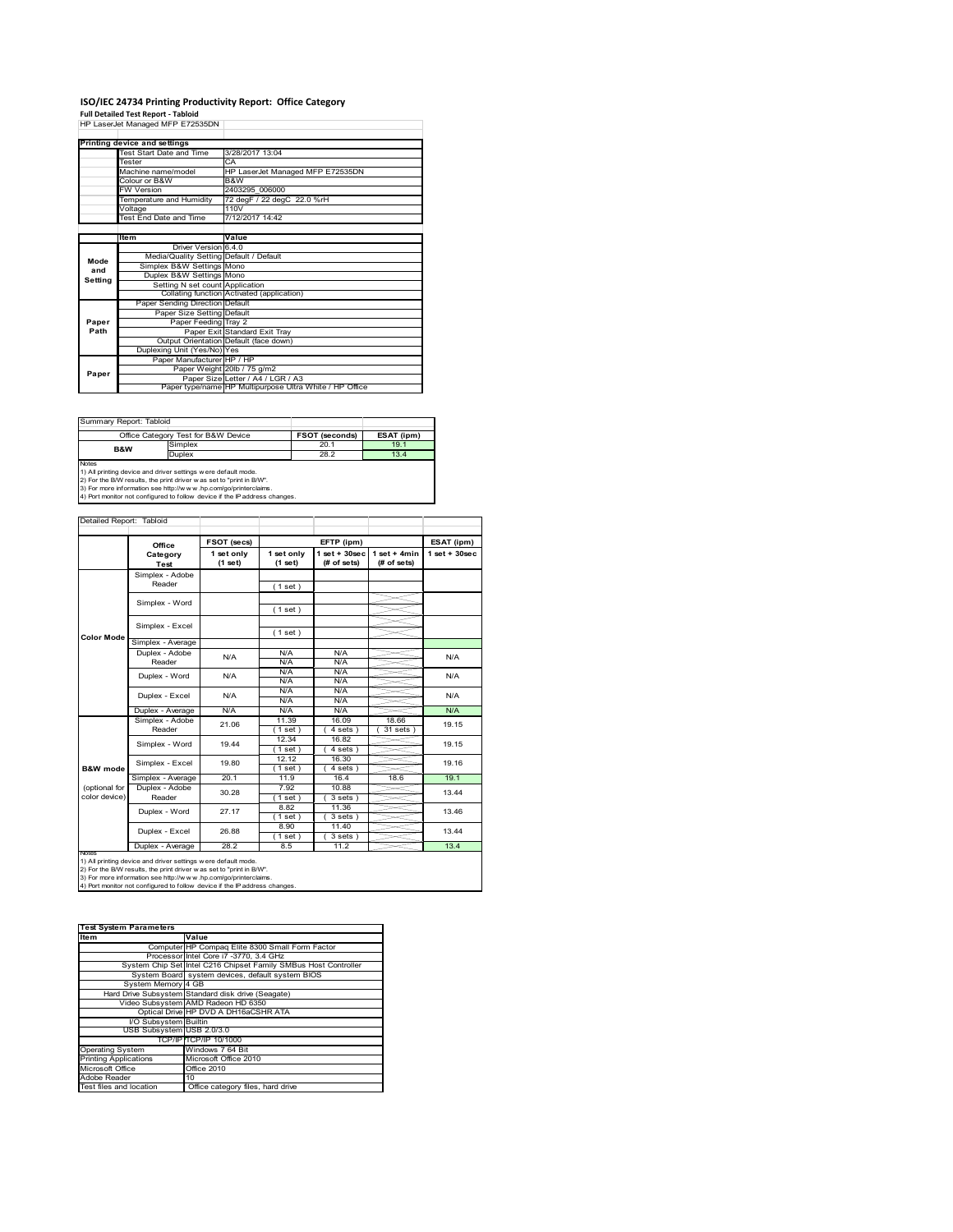# **ISO/IEC 24734 Printing Productivity Report: Office Category<br>Full Detailed Test Report - A3<br>HP LaserJet Managed MFP E72535DN |**

|         | HE Laselvel Managed MFF E72333DN        |                                                         |
|---------|-----------------------------------------|---------------------------------------------------------|
|         |                                         |                                                         |
|         | Printing device and settings            |                                                         |
|         | Test Start Date and Time                | 3/28/2017 13:04                                         |
|         | Tester                                  | CA                                                      |
|         | Machine name/model                      | HP LaserJet Managed MFP E72535DN                        |
|         | Colour or B&W                           | B&W                                                     |
|         | <b>FW Version</b>                       | 2403295 006000                                          |
|         | Temperature and Humidity                | 72 degF / 22 degC 22.0 %rH                              |
|         | Voltage                                 | 110V                                                    |
|         | Test End Date and Time                  | 7/12/2017 14:42                                         |
|         |                                         |                                                         |
|         | Item                                    | Value                                                   |
|         | Driver Version 6.4.0                    |                                                         |
| Mode    | Media/Quality Setting Default / Default |                                                         |
| and     | Simplex B&W Settings Mono               |                                                         |
| Setting | Duplex B&W Settings Mono                |                                                         |
|         | Setting N set count Application         |                                                         |
|         |                                         | Collating function Activated (application)              |
|         | Paper Sending Direction Default         |                                                         |
|         | Paper Size Setting Default              |                                                         |
| Paper   | Paper Feeding Tray 2                    |                                                         |
| Path    |                                         | Paper Exit Standard Exit Tray                           |
|         |                                         | Output Orientation Default (face down)                  |
|         | Duplexing Unit (Yes/No) Yes             |                                                         |
|         | Paper Manufacturer HP / HP              |                                                         |
| Paper   |                                         | Paper Weight 20lb / 75 g/m2                             |
|         |                                         | Paper Size Letter / A4 / LGR / A3                       |
|         |                                         | Paper type/name HP Multipurpose Ultra White / HP Office |

| Summary Report: A3 |                                                                     |                |            |  |  |  |  |
|--------------------|---------------------------------------------------------------------|----------------|------------|--|--|--|--|
|                    | Office Category Test for B&W Device                                 | FSOT (seconds) | ESAT (ipm) |  |  |  |  |
| <b>B&amp;W</b>     | Simplex                                                             | 13.5           | 19.1       |  |  |  |  |
|                    | <b>Duplex</b>                                                       | 21.4           | 13.5       |  |  |  |  |
| <b>Notes</b>       |                                                                     |                |            |  |  |  |  |
|                    | 1) All printing device and driver settings w ere default mode.      |                |            |  |  |  |  |
|                    | 2) For the B/W results, the print driver was set to "print in B/W". |                |            |  |  |  |  |

2) For the B/W results, the print driver w as set to "print in B/W".<br>3) For more information see http://w w w.hp.com/go/printerclaims.<br>4) Port monitor not configured to follow device if the IP address changes.

|                     | Office                  | FSOT (secs)           |                       | EFTP (ipm)                        |                                | ESAT (ipm)         |
|---------------------|-------------------------|-----------------------|-----------------------|-----------------------------------|--------------------------------|--------------------|
|                     | Category<br><b>Test</b> | 1 set only<br>(1 set) | 1 set only<br>(1 set) | $1$ set + $30$ sec<br>(# of sets) | $1 set + 4 min$<br>(# of sets) | $1$ set + $30$ sec |
|                     | Simplex - Adobe         |                       |                       |                                   |                                |                    |
|                     | Reader                  |                       | (1 set)               |                                   |                                |                    |
|                     | Simplex - Word          |                       |                       |                                   |                                |                    |
|                     |                         |                       | (1 set)               |                                   |                                |                    |
|                     | Simplex - Excel         |                       |                       |                                   |                                |                    |
| <b>Color Mode</b>   |                         |                       | (1 set)               |                                   |                                |                    |
|                     | Simplex - Average       |                       |                       |                                   |                                |                    |
|                     | Duplex - Adobe          | N/A                   | N/A                   | N/A                               |                                | N/A                |
|                     | Reader                  |                       | N/A                   | N/A                               |                                |                    |
|                     | Duplex - Word           | N/A                   | N/A                   | N/A                               |                                | N/A                |
|                     |                         |                       | N/A                   | N/A                               |                                |                    |
|                     | Duplex - Excel          | N/A                   | N/A                   | N/A                               |                                | N/A                |
|                     |                         |                       | N/A                   | N/A                               |                                |                    |
|                     | Duplex - Average        | N/A                   | N/A                   | N/A                               |                                | N/A                |
|                     | Simplex - Adobe         | 20.87                 | 11.50                 | 16.03                             | 18.67                          | 19.16              |
|                     | Reader                  |                       | (1 set)               | $4 sets$ )                        | $31$ sets $)$                  |                    |
|                     | Simplex - Word          | 19.42                 | 12.35                 | 16.77                             |                                | 19.16              |
|                     |                         |                       | $1$ set)              | $\overline{4}$ sets)              |                                |                    |
|                     | Simplex - Excel         | 19.51                 | 12.30                 | 16.67                             |                                | 19.16              |
| <b>B&amp;W</b> mode |                         |                       | (1 set)               | 4 sets)                           |                                |                    |
|                     | Simplex - Average       | 20.0                  | 12.0                  | 16.4                              | 18.6                           | 19.1               |
| (optional for       | Duplex - Adobe          | 29.64                 | 8.08                  | 10.78                             |                                | 13.54              |
| color device)       | Reader                  |                       | $1$ set)              | $3 sets$ )                        |                                |                    |
|                     | Duplex - Word           | 26.37                 | 9.10                  | 11.52                             |                                | 13.54              |
|                     |                         |                       | (1 set)               | $3 sets$ )                        |                                |                    |
|                     | Duplex - Excel          | 27.21                 | 8.80                  | 11.44                             |                                | 13.54              |
|                     |                         |                       | $1$ set)              | $3 sets$ )                        |                                |                    |
|                     | Duplex - Average        | 27.8                  | 8.6                   | 11.2                              |                                | 13.5               |

| <b>Test System Parameters</b> |                                                                 |  |  |  |  |  |
|-------------------------------|-----------------------------------------------------------------|--|--|--|--|--|
| ltem                          | Value                                                           |  |  |  |  |  |
|                               | Computer HP Compaq Elite 8300 Small Form Factor                 |  |  |  |  |  |
|                               | Processor Intel Core i7 -3770, 3.4 GHz                          |  |  |  |  |  |
|                               | System Chip Set Intel C216 Chipset Family SMBus Host Controller |  |  |  |  |  |
|                               | System Board system devices, default system BIOS                |  |  |  |  |  |
| System Memory 4 GB            |                                                                 |  |  |  |  |  |
|                               | Hard Drive Subsystem Standard disk drive (Seagate)              |  |  |  |  |  |
|                               | Video Subsystem AMD Radeon HD 6350                              |  |  |  |  |  |
|                               | Optical Drive HP DVD A DH16aCSHR ATA                            |  |  |  |  |  |
| I/O Subsystem Builtin         |                                                                 |  |  |  |  |  |
| USB Subsystem USB 2.0/3.0     |                                                                 |  |  |  |  |  |
|                               | TCP/IPITCP/IP 10/1000                                           |  |  |  |  |  |
| <b>Operating System</b>       | Windows 7 64 Bit                                                |  |  |  |  |  |
| <b>Printing Applications</b>  | Microsoft Office 2010                                           |  |  |  |  |  |
| Microsoft Office              | Office 2010                                                     |  |  |  |  |  |
| Adobe Reader                  | 10                                                              |  |  |  |  |  |
| Test files and location       | Office category files, hard drive                               |  |  |  |  |  |
|                               |                                                                 |  |  |  |  |  |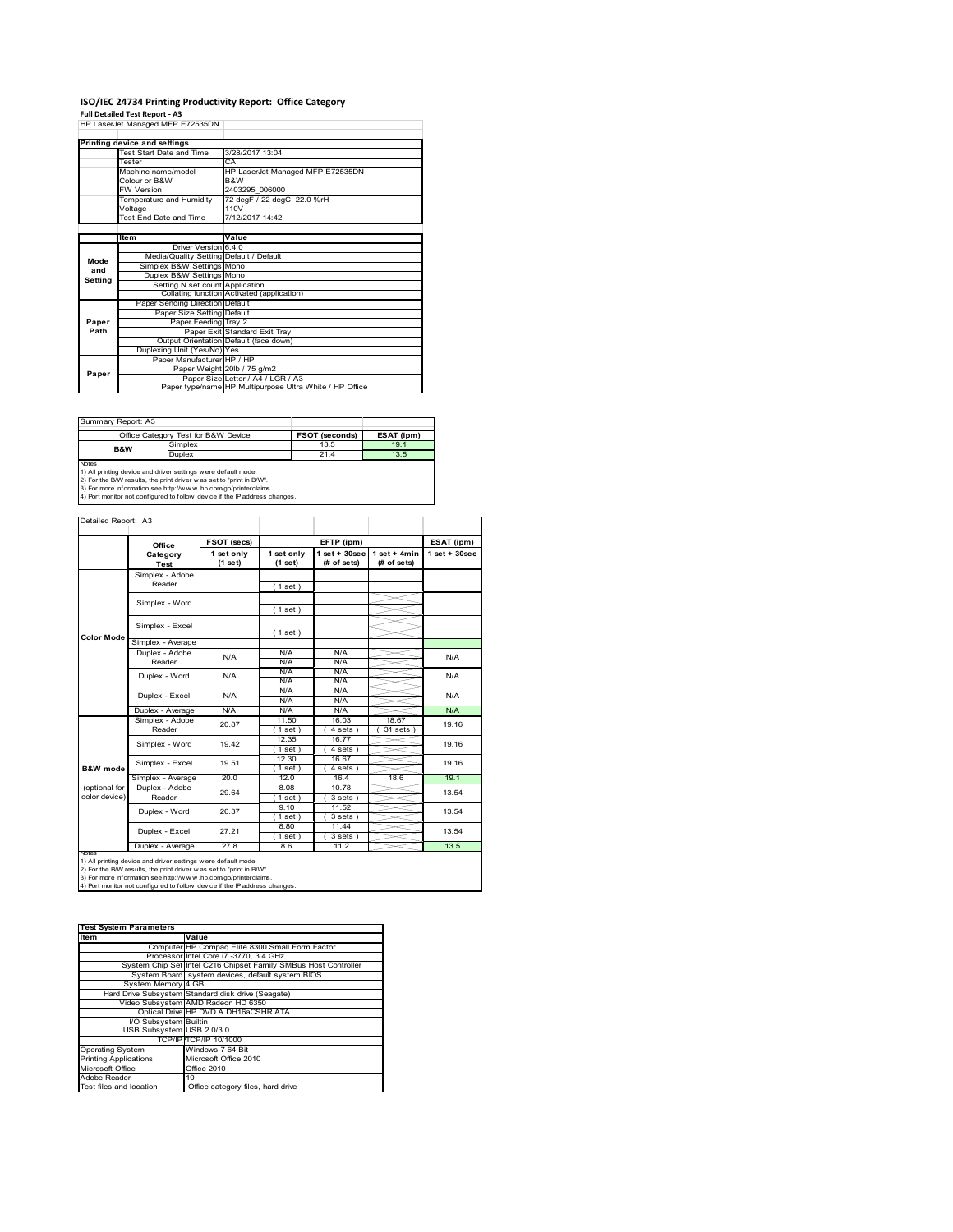# **ISO/IEC 24734 Printing Productivity Report: Office Category<br>Feature Performance Full Report - Office Feature Performance Test<br>HP LaserJet Managed MFP E72535DN |**

|         | <b>Printing device and settings</b>     |                                                         |
|---------|-----------------------------------------|---------------------------------------------------------|
|         | Test Start Date and Time                | 3/28/2017 13:04                                         |
|         | Tester                                  | CA.                                                     |
|         | Machine name/model                      | HP LaserJet Managed MFP E72535DN                        |
|         | Colour or B&W                           | B&W                                                     |
|         | <b>FW Version</b>                       | 2403295 006000                                          |
|         | Temperature and Humidity                | 72 degF / 22 degC 22.0 %rH                              |
|         | Voltage                                 | 110V                                                    |
|         | Test End Date and Time                  | 7/12/2017 14:42                                         |
|         |                                         |                                                         |
|         | Item                                    | Value                                                   |
|         | Driver Version 6.4.0                    |                                                         |
| Mode    | Media/Quality Setting Default / Default |                                                         |
| and     | Simplex B&W Settings Mono               |                                                         |
| Setting | Duplex B&W Settings Mono                |                                                         |
|         | Setting N set count Application         |                                                         |
|         |                                         | Collating function Activated (application)              |
|         | Paper Sending Direction Default         |                                                         |
|         | Paper Size Setting Default              |                                                         |
| Paper   | Paper Feeding Tray 2                    |                                                         |
| Path    |                                         | Paper Exit Standard Exit Tray                           |
|         |                                         | Output Orientation Default (face down)                  |
|         | Duplexing Unit (Yes/No) Yes             |                                                         |
|         | Paper Manufacturer HP / HP              |                                                         |
| Paper   |                                         | Paper Weight 20lb / 75 g/m2                             |
|         |                                         | Paper Size Letter / A4 / LGR / A3                       |
|         |                                         | Paper type/name HP Multipurpose Ultra White / HP Office |

| <b>Printing Modes</b>                     |         | A5 and Legal                  |                                      |  |  |
|-------------------------------------------|---------|-------------------------------|--------------------------------------|--|--|
| (Feature Adobe Reader - Office test file) |         | FSOT (base)<br>FSOT (feature) | <b>ESAT</b> (feature)<br>ESAT (base) |  |  |
| A5 Landscape Feed - Colour                | Simplex |                               |                                      |  |  |
| <b>A5 Portrait Feed - Colour</b>          | Simplex |                               |                                      |  |  |
| Legal - Colour                            | Simplex |                               |                                      |  |  |
| Legal - Colour                            | Duplex  |                               |                                      |  |  |
| A5 Landscape Feed - B/W                   | Simplex |                               |                                      |  |  |
| <b>A5 Portrait Feed - B/W</b>             | Simplex | 95%                           | 99%                                  |  |  |
| Legal - B/W                               | Simplex | 73%                           | 64%                                  |  |  |
| Legal - B/W                               | Duplex  | 50%                           | 41%                                  |  |  |

2) Test conducted with 8-paper Office Feature Performance file.<br>3) For more information see http://w w w .hp.com/go/printerclaims.<br>4) Port monitor not configured to follow device if the IP address changes.

| <b>Printing Modes</b><br>Feature Adobe Reader - Office                                                                                                                                                                                                                                    | <b>Base Printing</b><br>Mode |                            | <b>Feature Performance</b> |                                 |                                         |                                      |
|-------------------------------------------------------------------------------------------------------------------------------------------------------------------------------------------------------------------------------------------------------------------------------------------|------------------------------|----------------------------|----------------------------|---------------------------------|-----------------------------------------|--------------------------------------|
| test file (8-page)                                                                                                                                                                                                                                                                        |                              |                            | A5 and Legal               |                                 |                                         |                                      |
|                                                                                                                                                                                                                                                                                           | <b>FSOT</b><br><b>Base</b>   | <b>ESAT</b><br><b>Base</b> | 1 set<br>FSOT (secs)       | $1$ set $+30$ sec<br>ESAT (ipm) | FSOT (base)<br><b>FSOT</b><br>(feature) | <b>ESAT (feature)</b><br>ESAT (base) |
| Simplex A5 Landscape Feed - Colour                                                                                                                                                                                                                                                        |                              |                            |                            |                                 |                                         |                                      |
| Simplex A5 Portrait Feed - Colour                                                                                                                                                                                                                                                         |                              |                            |                            |                                 |                                         |                                      |
| Legal Simplex - Colour                                                                                                                                                                                                                                                                    |                              |                            |                            |                                 |                                         |                                      |
| Legal Duplex - Colour                                                                                                                                                                                                                                                                     |                              |                            |                            |                                 |                                         |                                      |
| Simplex A5 Landscape Feed - B/W                                                                                                                                                                                                                                                           | 20.45                        | 35.08                      |                            |                                 |                                         |                                      |
| Simplex A5 Portrait Feed - B/W                                                                                                                                                                                                                                                            | 20.45                        | 35.08                      | 21.6                       | 35.1                            | 95%                                     | 99%                                  |
| Legal Simplex - B/W                                                                                                                                                                                                                                                                       | 20.45                        | 35.08                      | 28.13                      | 22.5                            | 73%                                     | 64%                                  |
| Legal Duplex - B/W                                                                                                                                                                                                                                                                        | 20.45                        | 35.08                      | 41.48                      | 14.5                            | 50%                                     | 41%                                  |
| Notes<br>1) All printing device and driver settings were default mode.<br>2) Test conducted with 8-paper Office Feature Performance file<br>3) For more information see http://www.hp.com/go/printerclaims.<br>4) Port monitor not configured to follow device if the IP address changes. |                              |                            |                            |                                 |                                         |                                      |

|           | <b>Test System Parameters</b> |                                                                 |
|-----------|-------------------------------|-----------------------------------------------------------------|
|           | <b>Item</b>                   | Value                                                           |
|           |                               | Computer HP Compaq Elite 8300 Small Form Factor                 |
|           |                               | Processor Intel Core i7 -3770, 3.4 GHz                          |
|           |                               | System Chip Set Intel C216 Chipset Family SMBus Host Controller |
|           |                               | System Board system devices, default system BIOS                |
| Test      | System Memory 4 GB            |                                                                 |
| System    |                               | Hard Drive Subsystem Standard disk drive (Seagate)              |
|           |                               | Video Subsystem AMD Radeon HD 6350                              |
|           |                               | Optical Drive HP DVD A DH16aCSHR ATA                            |
|           | I/O Subsystem Builtin         |                                                                 |
|           | USB Subsystem USB 2.0/3.0     |                                                                 |
| <b>VO</b> |                               | TCP/IP TCP/IP 10/1000                                           |
|           | Operating System              | Windows 7 64 Bit                                                |
|           | <b>Printing Applications</b>  | Microsoft Office 2010                                           |
|           | Software Microsoft Office     | Office 2010                                                     |
|           | Adobe Reader                  | 10                                                              |
|           | Test files and location       | Office category files, hard drive                               |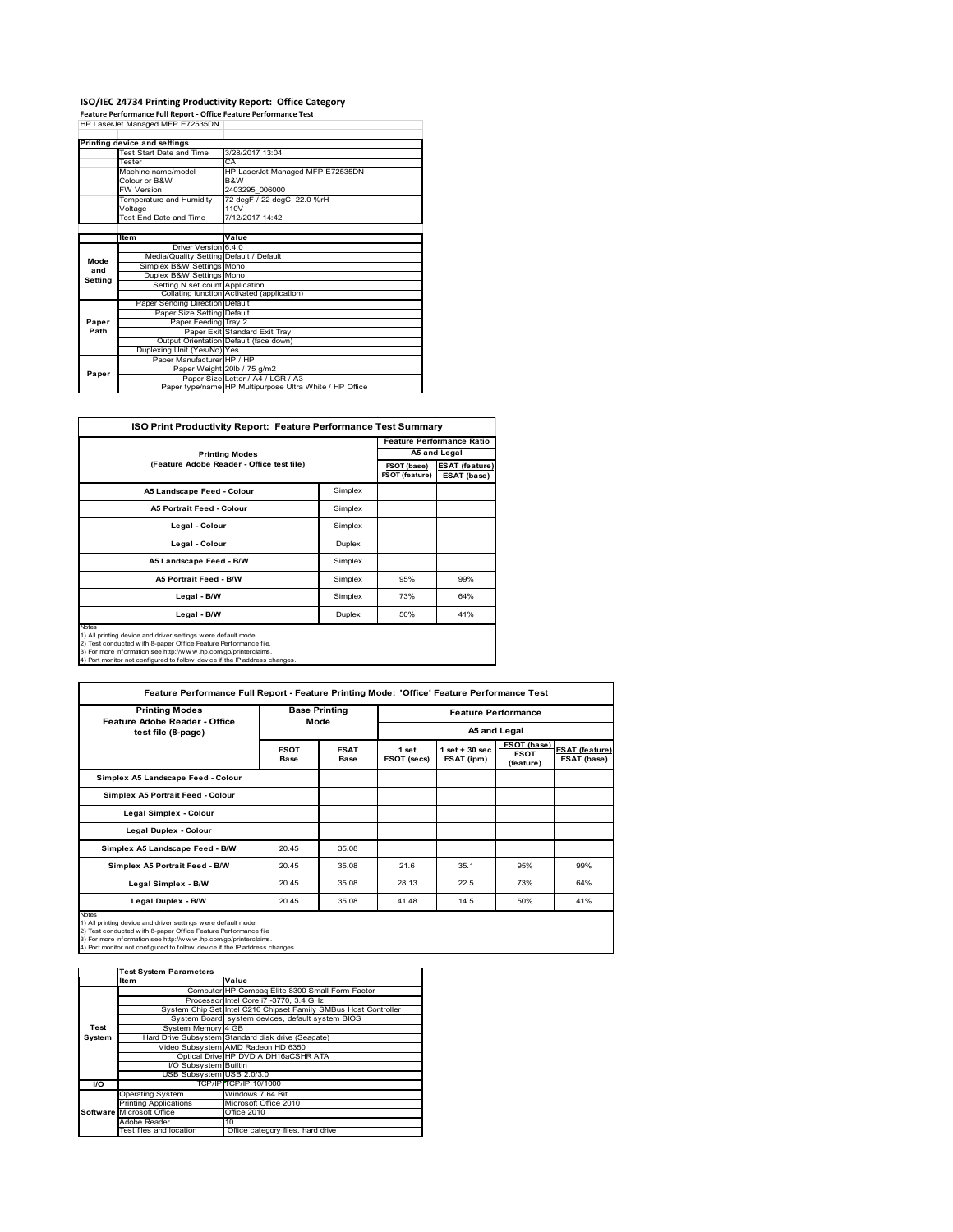#### **ISO/IEC 17629 First Print Out Time Report: Office Category Full Detailed Test Report ‐ LETTER** HP LaserJet Managed MFP E72535DN

|            | III LGOUUULIVIGIIGUUU IVIII L <i>I LUUU</i> UIV |                                  |
|------------|-------------------------------------------------|----------------------------------|
|            | Printing device and settings                    |                                  |
|            | Test Start Date and Time                        | 3/28/2017 13:04                  |
|            | Tester                                          | CA                               |
|            | Machine name/model                              | HP LaserJet Managed MFP E72535DN |
|            | Colour or B&W                                   | B&W                              |
|            | <b>FW Version</b>                               | 2403295 006000                   |
|            | Configuration (options)                         | Default                          |
|            | Controller                                      | Unknown                          |
|            | Printing device page count                      | Not Specified                    |
|            | Printing supplies page count                    | Not Specified                    |
|            | Temperature and Humidity                        | 72 degF / 22 degC 22.0 %rH       |
|            | Voltage                                         | 110V                             |
|            | Test End Date and Time                          | 7/12/2017 14:42                  |
|            |                                                 |                                  |
|            | <b>Item</b>                                     | Value                            |
| Mode       | PDL and driver version                          | 6.4.0                            |
| and        | Print Quality mode                              | default                          |
| Setting    | <b>B&amp;W</b> settings                         | default                          |
|            | Paper feed orientation                          | Short Edge                       |
| Paper      | Paper type setting                              | default                          |
|            | Paper feeding                                   | Standard cassette                |
|            | Paper exit                                      | Standard exit tray               |
| Paper Path | Output orientation                              | default (face up or face down)   |

**FPOT from Ready (seconds)**<br>
Simplex 6.96 **ISO First Page Out Time Summary Report: Office Category** Summary Report: **Letter B&W**

**Duplex**<br>
Notes<br>
1) All printing device and driver settings were default mode.<br>
2) For the BM reaults, the print driver was set to "print in BM".<br>
4) For more information see http://www.hp.com/golprinterclaims.<br>
4) Port mo

|                                | <b>Detailed Report: LETTER</b>                                                                                                                                                                                                                                                                                                                                                                               | Word<br>(seconds) | Excel<br>(seconds)        | Adobe<br>Reader<br>(seconds) | Average<br>(seconds) | <b>Delay Time</b> |            |
|--------------------------------|--------------------------------------------------------------------------------------------------------------------------------------------------------------------------------------------------------------------------------------------------------------------------------------------------------------------------------------------------------------------------------------------------------------|-------------------|---------------------------|------------------------------|----------------------|-------------------|------------|
|                                | FPOT from Ready - Simplex                                                                                                                                                                                                                                                                                                                                                                                    |                   |                           |                              |                      |                   |            |
|                                | FPOT from Ready - Duplex                                                                                                                                                                                                                                                                                                                                                                                     |                   |                           |                              |                      |                   |            |
| <b>Color Mode</b>              | FPOT from Sleep - Simplex                                                                                                                                                                                                                                                                                                                                                                                    |                   |                           | N/A                          |                      |                   |            |
|                                | Recovery Time                                                                                                                                                                                                                                                                                                                                                                                                |                   |                           |                              |                      |                   |            |
|                                | FPOT from Off - Simplex                                                                                                                                                                                                                                                                                                                                                                                      |                   |                           |                              |                      |                   |            |
|                                | Warm-up Time                                                                                                                                                                                                                                                                                                                                                                                                 |                   |                           |                              |                      |                   |            |
|                                | FPOT from Ready - Simplex                                                                                                                                                                                                                                                                                                                                                                                    | 6.60              | 6.59                      | 7.68                         | 6.96                 | 21 Seconds        |            |
|                                | FPOT from Ready - Duplex                                                                                                                                                                                                                                                                                                                                                                                     |                   |                           |                              |                      |                   |            |
| <b>B&amp;W Mode</b>            | FPOT from Sleep - Simplex                                                                                                                                                                                                                                                                                                                                                                                    |                   |                           | 35.72                        |                      | 76 Minutes        |            |
|                                |                                                                                                                                                                                                                                                                                                                                                                                                              |                   |                           |                              |                      |                   |            |
|                                | Recovery Time                                                                                                                                                                                                                                                                                                                                                                                                |                   |                           | 28.0                         |                      |                   |            |
|                                | FPOT from Off - Simplex                                                                                                                                                                                                                                                                                                                                                                                      |                   |                           | 177.93                       |                      |                   |            |
| Notes                          | Warm-up Time                                                                                                                                                                                                                                                                                                                                                                                                 |                   |                           | 170.25                       |                      |                   |            |
| <b>HP Data Table</b>           | 1) All printing device and driver settings w ere default mode.<br>2) For the B/W results, the print driver w as set to "print in B/W".<br>3) For more information see http://www.hp.com/go/printerclaims.<br>4) Port monitor not configured to follow device if the IP address changes.<br>5) Page counts w ere collected after completion of the tests.<br>6) Details for FPOT from Sleep are show n below. |                   |                           |                              |                      |                   |            |
| <b>Detailed Report: LETTER</b> |                                                                                                                                                                                                                                                                                                                                                                                                              | <b>FPOT Avg</b>   | FPOT (secs)               | FPOT (secs)                  | FPOT (secs)          | Application       | Delay Time |
|                                | FPOT from Sleep                                                                                                                                                                                                                                                                                                                                                                                              | (se cs)<br>N/A    | <b>Iteration 1</b><br>N/A | Iteration 2<br>N/A           | Iteration 3<br>N/A   | Adobe Reader      |            |
| <b>Color Mode</b>              | FPOT from Sleep (15 minutes)<br>HP/Non ISO Test                                                                                                                                                                                                                                                                                                                                                              | N/A               | N/A                       | N/A                          | N/A                  | Adobe Reader      |            |
| <b>B&amp;W Mode</b>            | FPOT from Sleep                                                                                                                                                                                                                                                                                                                                                                                              | 35.72             | 35 27                     | 36.17                        | N/A                  | Adobe Reader      | 76 Minutes |

|                      | <b>Test System Parameters</b> |                                                       |  |  |  |
|----------------------|-------------------------------|-------------------------------------------------------|--|--|--|
|                      | <b>Item</b>                   | Value                                                 |  |  |  |
|                      | Computer                      | HP Compag Elite 8300 Small Form Factor                |  |  |  |
|                      | Processor                     | Intel Core i7 -3770, 3.4 GHz                          |  |  |  |
|                      | System Chip Set               | Intel C216 Chipset Family SMBus Host Controller       |  |  |  |
|                      | System Board                  | system devices, default system BIOS                   |  |  |  |
| Test                 | <b>System Memory</b>          | 4 GB                                                  |  |  |  |
| System               | Hard Drive Subsystem          | Standard disk drive (Seagate)                         |  |  |  |
|                      | Video Subsystem               | AMD Radeon HD 6350                                    |  |  |  |
|                      | Optical Drive                 | HP DVD A DH16aCSHR ATA                                |  |  |  |
|                      | I/O Subsystem                 | <b>Builtin</b>                                        |  |  |  |
|                      | <b>USB Subsystem</b>          | USB 2.0/3.0                                           |  |  |  |
| Printing             | TCP/IP                        | 10/1000                                               |  |  |  |
| Device<br>Connection |                               |                                                       |  |  |  |
|                      | <b>Operating System</b>       | Windows 7 Business/Ultimate, 64 bit, Build 7601, SP 1 |  |  |  |
|                      |                               | Microsoft Office 2010 SP2                             |  |  |  |
| Software             | <b>Printing Applications</b>  | Adobe Reader 10.1.4                                   |  |  |  |
|                      | Print Driver                  | 6.4.0                                                 |  |  |  |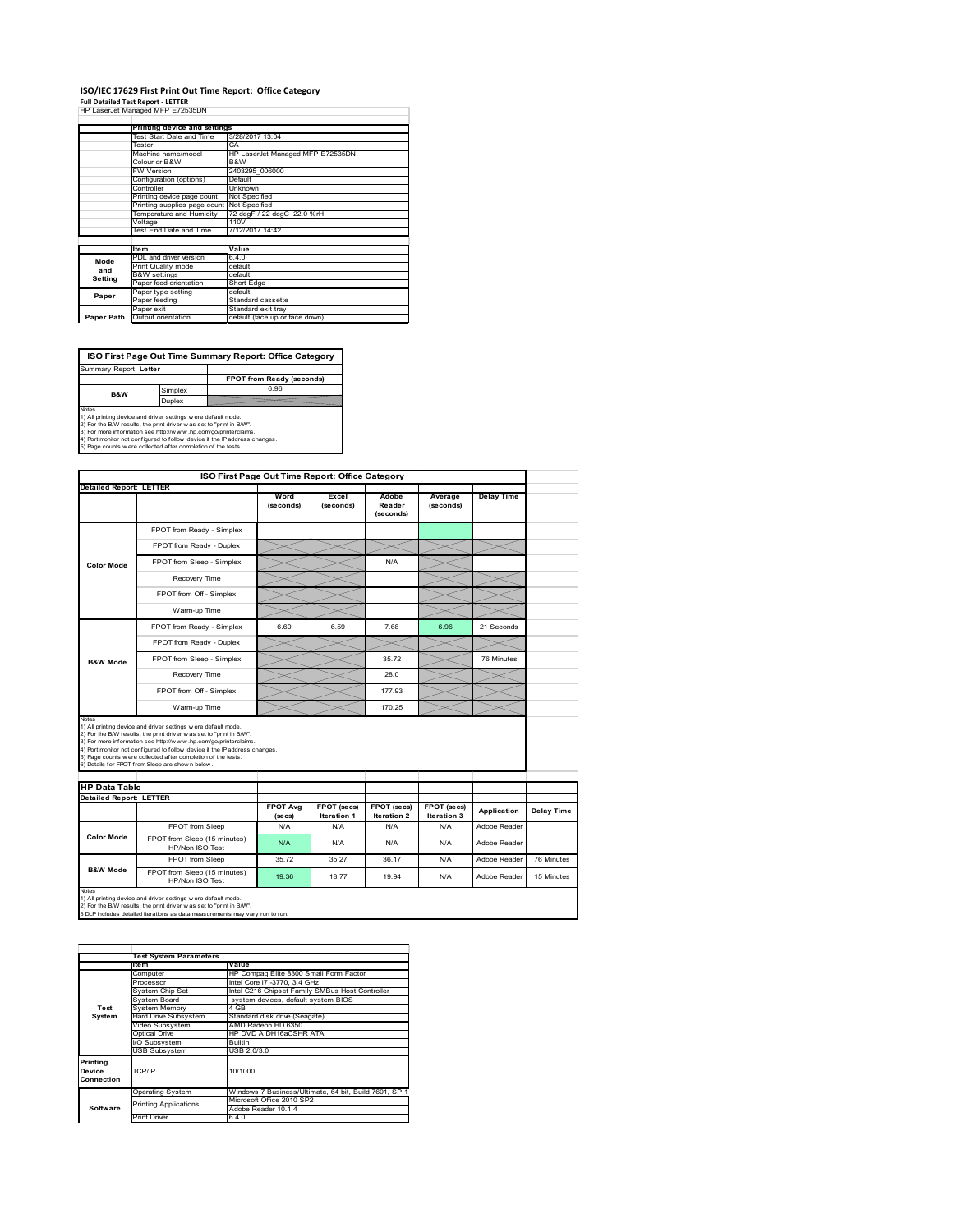# **ISO/IEC 17629 First Print Out Time Report: Office Category**

| <b>Full Detailed Test Report - A4</b> |  |
|---------------------------------------|--|
| HP LaserJet Managed MFP E72535DN      |  |

|            | Printing device and settings |                                  |  |  |  |
|------------|------------------------------|----------------------------------|--|--|--|
|            | Test Start Date and Time     | 3/28/2017 13:04                  |  |  |  |
|            | Tester                       | CA                               |  |  |  |
|            | Machine name/model           | HP LaserJet Managed MFP E72535DN |  |  |  |
|            | Colour or B&W                | B&W                              |  |  |  |
|            | FW Version                   | 2403295 006000                   |  |  |  |
|            | Configuration (options)      | Default                          |  |  |  |
|            | Controller                   | Unknown                          |  |  |  |
|            | Printing device page count   | Not Specified                    |  |  |  |
|            | Printing supplies page count | Not Specified                    |  |  |  |
|            | Temperature and Humidity     | 72 degF / 22 degC 22.0 %rH       |  |  |  |
|            | Voltage                      | 110V                             |  |  |  |
|            | Test End Date and Time       | 7/12/2017 14:42                  |  |  |  |
|            |                              |                                  |  |  |  |
|            | <b>Item</b>                  | Value                            |  |  |  |
| Mode       | PDL and driver version       | 6.4.0                            |  |  |  |
| and        | Print Quality mode           | default                          |  |  |  |
| Setting    | <b>B&amp;W</b> settings      | default                          |  |  |  |
|            | Paper feed orientation       | Short Edge                       |  |  |  |
| Paper      | Paper type setting           | default                          |  |  |  |
|            | Paper feeding                | Standard cassette                |  |  |  |
|            | Paper exit                   | Standard exit tray               |  |  |  |
| Paper Path | Output orientation           | default (face up or face down)   |  |  |  |

**ISO First Page Out Time Summary Report: Office Category**

**FPOT from Ready (seconds)** Simplex 7.03 Duplex Notes<br>1) All printing device and driver settings were default mode.<br>2) For the BAV results, the print driver was set to "print in BAV".<br>3) For more information see http://www.hp.com/golprinterclaims.<br>4) Port monitor not co Summary Report: A4 **B&W**

| ISO First Page Out Time Report: Office Category                                                                                                                                                                                                                                                                                                                                                                                              |                                                 |                   |                    |                              |                      |                   |            |  |  |  |
|----------------------------------------------------------------------------------------------------------------------------------------------------------------------------------------------------------------------------------------------------------------------------------------------------------------------------------------------------------------------------------------------------------------------------------------------|-------------------------------------------------|-------------------|--------------------|------------------------------|----------------------|-------------------|------------|--|--|--|
| <b>Detailed Report: A4</b>                                                                                                                                                                                                                                                                                                                                                                                                                   |                                                 |                   |                    |                              |                      |                   |            |  |  |  |
|                                                                                                                                                                                                                                                                                                                                                                                                                                              |                                                 | Word<br>(seconds) | Excel<br>(seconds) | Adobe<br>Reader<br>(seconds) | Average<br>(seconds) | <b>Delay Time</b> |            |  |  |  |
|                                                                                                                                                                                                                                                                                                                                                                                                                                              | FPOT from Ready - Simplex                       |                   |                    |                              |                      |                   |            |  |  |  |
|                                                                                                                                                                                                                                                                                                                                                                                                                                              | FPOT from Ready - Duplex                        |                   |                    |                              |                      |                   |            |  |  |  |
| <b>Color Mode</b>                                                                                                                                                                                                                                                                                                                                                                                                                            | FPOT from Sleep - Simplex                       |                   |                    | N/A                          |                      |                   |            |  |  |  |
|                                                                                                                                                                                                                                                                                                                                                                                                                                              | Recovery Time                                   |                   |                    |                              |                      |                   |            |  |  |  |
|                                                                                                                                                                                                                                                                                                                                                                                                                                              | FPOT from Off - Simplex                         |                   |                    |                              |                      |                   |            |  |  |  |
|                                                                                                                                                                                                                                                                                                                                                                                                                                              | Warm-up Time                                    |                   |                    |                              |                      |                   |            |  |  |  |
|                                                                                                                                                                                                                                                                                                                                                                                                                                              | FPOT from Ready - Simplex                       | 6.70              | 6.80               | 7.57                         | 7.03                 | 21 Seconds        |            |  |  |  |
|                                                                                                                                                                                                                                                                                                                                                                                                                                              | FPOT from Ready - Duplex                        |                   |                    |                              |                      |                   |            |  |  |  |
| <b>B&amp;W Mode</b>                                                                                                                                                                                                                                                                                                                                                                                                                          | FPOT from Sleep - Simplex                       |                   |                    | 35.83                        |                      | 76 Minutes        |            |  |  |  |
|                                                                                                                                                                                                                                                                                                                                                                                                                                              | Recovery Time                                   |                   |                    | 28.3                         |                      |                   |            |  |  |  |
|                                                                                                                                                                                                                                                                                                                                                                                                                                              | FPOT from Off - Simplex                         |                   |                    | 170.04                       |                      |                   |            |  |  |  |
|                                                                                                                                                                                                                                                                                                                                                                                                                                              | Warm-up Time                                    |                   |                    | 162 47                       |                      |                   |            |  |  |  |
| Notes<br>1) All printing device and driver settings w ere default mode.<br>2) For the B/W results, the print driver was set to "print in B/W".<br>3) For more information see http://www.hp.com/go/printerclaims.<br>4) Port monitor not configured to follow device if the IP address changes.<br>5) Page counts w ere collected after completion of the tests.<br>6) Details for FPOT from Sleep are show n below.<br><b>HP Data Table</b> |                                                 |                   |                    |                              |                      |                   |            |  |  |  |
| Detailed Report: A4                                                                                                                                                                                                                                                                                                                                                                                                                          |                                                 | <b>FPOT Avg</b>   | FPOT (secs)        | FPOT (secs)                  | FPOT (secs)          |                   |            |  |  |  |
|                                                                                                                                                                                                                                                                                                                                                                                                                                              |                                                 | (se cs)           | <b>Iteration 1</b> | <b>Iteration 2</b>           | Iteration 3          | Application       | Delay Time |  |  |  |
| <b>Color Mode</b>                                                                                                                                                                                                                                                                                                                                                                                                                            | FPOT from Sleep                                 | N/A               | N/A                | N/A                          | N/A                  | Adobe Reader      |            |  |  |  |
|                                                                                                                                                                                                                                                                                                                                                                                                                                              | FPOT from Sleep (15 minutes)<br>HP/Non ISO Test | N/A               | N/A                | N/A                          | N/A                  | Adobe Reader      |            |  |  |  |
|                                                                                                                                                                                                                                                                                                                                                                                                                                              | FPOT from Sleep                                 | 35.83             | 35.65              | 36.01                        | N/A                  | Adobe Reader      | 76 Minutes |  |  |  |
|                                                                                                                                                                                                                                                                                                                                                                                                                                              | FPOT from Sleep (15 minutes)<br>HP/Non ISO Test | 19.51             | 18.98              | 20.03                        | N/A                  | Adobe Reader      | 15 Minutes |  |  |  |
| <b>B&amp;W Mode</b><br>Notes<br>1) All printing device and driver settings w ere default mode.<br>2) For the B/W results, the print driver was set to "print in B/W".<br>3 DLP includes detailed iterations as data measurements may vary run to run.                                                                                                                                                                                        |                                                 |                   |                    |                              |                      |                   |            |  |  |  |

|            | <b>Test System Parameters</b> |                                                       |  |  |
|------------|-------------------------------|-------------------------------------------------------|--|--|
|            | <b>Item</b>                   | Value                                                 |  |  |
|            | Computer                      | HP Compaq Elite 8300 Small Form Factor                |  |  |
|            | Processor                     | Intel Core i7 -3770, 3.4 GHz                          |  |  |
|            | System Chip Set               | Intel C216 Chipset Family SMBus Host Controller       |  |  |
|            | System Board                  | system devices, default system BIOS                   |  |  |
| Test       | <b>System Memory</b>          | 4 GB                                                  |  |  |
| System     | <b>Hard Drive Subsystem</b>   | Standard disk drive (Seagate)                         |  |  |
|            | Video Subsystem               | AMD Radeon HD 6350                                    |  |  |
|            | Optical Drive                 | HP DVD A DH16aCSHR ATA                                |  |  |
|            | I/O Subsystem                 | <b>Builtin</b>                                        |  |  |
|            | <b>USB Subsystem</b>          | USB 2.0/3.0                                           |  |  |
| Printing   |                               |                                                       |  |  |
| Device     | TCP/IP                        | 10/1000                                               |  |  |
| Connection |                               |                                                       |  |  |
|            | <b>Operating System</b>       | Windows 7 Business/Ultimate, 64 bit, Build 7601, SP 1 |  |  |
|            | <b>Printing Applications</b>  | Microsoft Office 2010 SP2                             |  |  |
| Software   |                               | Adobe Reader 10.1.4                                   |  |  |
|            | <b>Print Driver</b>           | 6.4.0                                                 |  |  |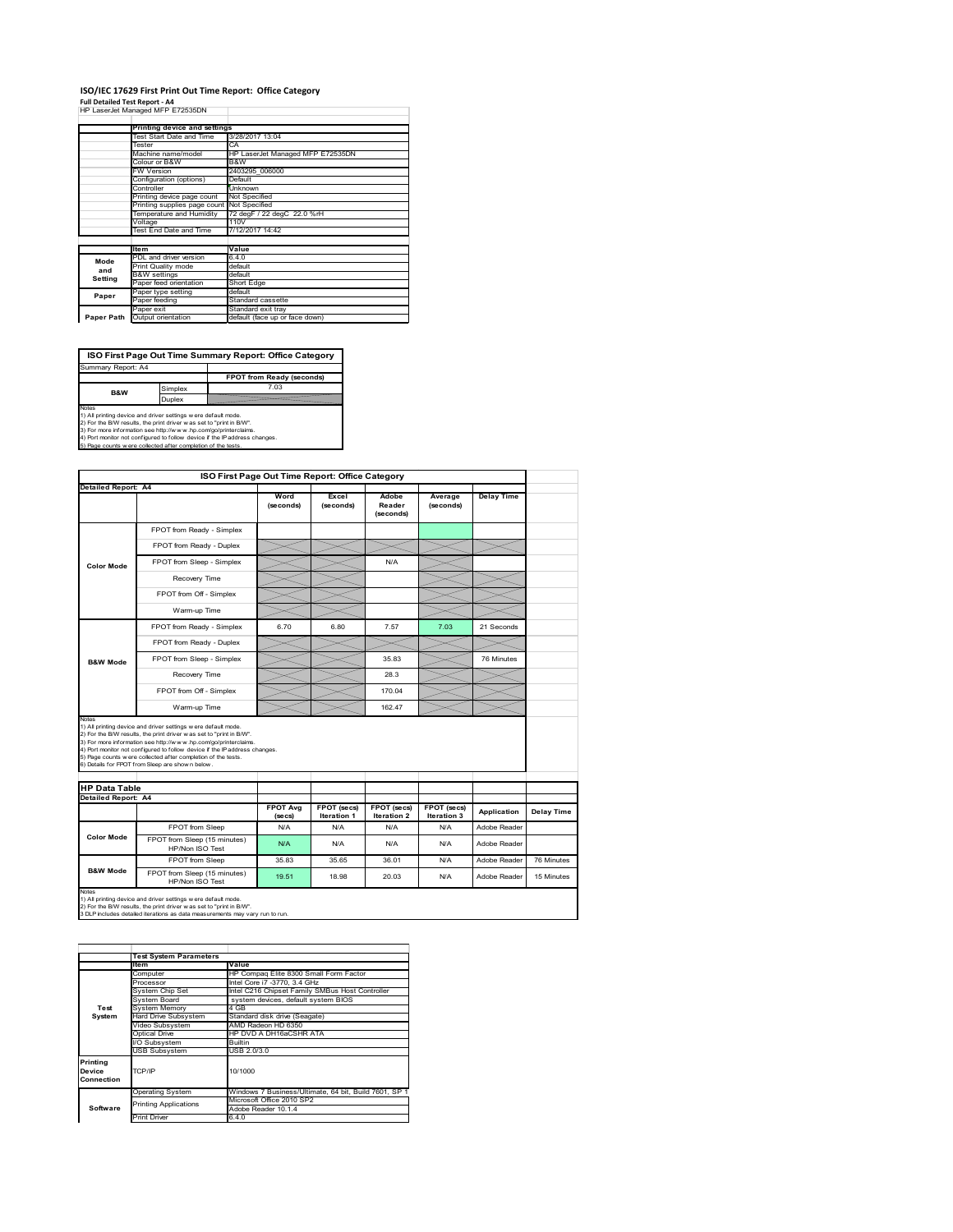# **ISO/IEC 29183 Copy Productivity Report**

|           | <b>Full Detailed Test Report - LETTER</b> |                                                     |
|-----------|-------------------------------------------|-----------------------------------------------------|
|           | HP LaserJet Managed MFP E72535DN          |                                                     |
|           |                                           |                                                     |
|           | <b>Machine Setup Information</b>          |                                                     |
|           | Test Start Date and Time 3/28/2017 12:39  |                                                     |
|           | TesterICA                                 |                                                     |
|           |                                           | Machine name/model HP LaserJet Managed MFP E72535DN |
|           | Colour or B&W B&W                         |                                                     |
|           |                                           | FW Version 2403295 006000                           |
|           | Configuration (options) Not Specified     |                                                     |
|           |                                           | Temperature and Humidity 72 degF / 22 degC 22.0 %rH |
|           | Test End Date and Time: 7/12/2017 12:45   |                                                     |
|           |                                           |                                                     |
|           | Pre-set Item                              | <b>Pre-set Value</b>                                |
|           | Output Resolution Default                 |                                                     |
|           | Output Quality Default                    |                                                     |
| Mode      |                                           | Copying Mode Colour for Colour and B&W for B&W      |
|           | Auto Density Adjustment Default           |                                                     |
|           |                                           | <b>Collating function Set in Control Panel</b>      |
| Paper     | Paper Sending Direction Default           |                                                     |
|           | Paper Type Setting Default                |                                                     |
| Paper     | Paper Feeding Tray 2                      |                                                     |
| Path      | Paper Exit Default                        |                                                     |
|           |                                           | Face Up Exit Default (face down)                    |
|           | Fixing Capability Default                 |                                                     |
| Temporary | Image Quality Stability Default           |                                                     |
| Stop      | Capacity of Paper Default                 |                                                     |
|           | Others None                               |                                                     |
|           |                                           |                                                     |
|           | Paper Manufacturer HP / HP                |                                                     |
|           |                                           | Paper Weight 20lb / 75 g/m2                         |
| Paper     |                                           | Paper Size Letter / A4 / LGR / A3                   |

| Summary Report: Letter |              |             |
|------------------------|--------------|-------------|
|                        |              |             |
|                        | <b>sFCOT</b> | sESAT (ipm) |
|                        |              |             |

Notes

First Copy Out and Copy Speed measured using ISO/IEC 29183, excludes first set of test documents. For more information see http://w w w .hp.com/go/printerclaims. Exact speed varies depending on the system configuration and document.

Only Target A w as used, all test documents have the same Saturated throughput. Reference ISO/IEC29183:2010 Clause 5, Sections 5.3.1 and 5.3.2

|               | Detailed Report: LETTER |         |              |             |             |                |       |  |
|---------------|-------------------------|---------|--------------|-------------|-------------|----------------|-------|--|
|               |                         |         |              |             |             |                |       |  |
| <b>Target</b> |                         |         |              | sEFTP (ipm) |             | sESAT (ipm)    |       |  |
|               |                         |         | sFCOT (secs) | 1copy       | 1copy+30sec | 1copy+4minutes |       |  |
|               |                         | A       | 6.14         | 9.77        | 30.81       | 34.13          | 35.01 |  |
|               |                         |         |              |             | 21 sets     | 149 sets       |       |  |
|               |                         | в       |              |             |             |                |       |  |
|               |                         |         |              |             |             |                |       |  |
|               | B&W                     | C       |              |             |             |                |       |  |
|               |                         |         |              |             |             |                |       |  |
|               |                         | D       |              |             |             |                |       |  |
|               |                         |         |              |             |             |                |       |  |
|               |                         | Average | 6.1          | 9.8         | 30.8        | 34.1           | 35.0  |  |

Paper type/name HP Multipurpose Ultra White / HP Office

First Copy Out and Copy Speed measured using ISO/IEC 29183, excludes first set of test documents. For more information see http://w w w .hp.com/go/printerclaims. Exact speed varies depending on the system configuration and document. Only Target A w as used, all test documents have the same Saturated throughput. Reference ISO/IEC29183:2010 Clause 5, Sections 5.3.1 and 5.3.2

Notes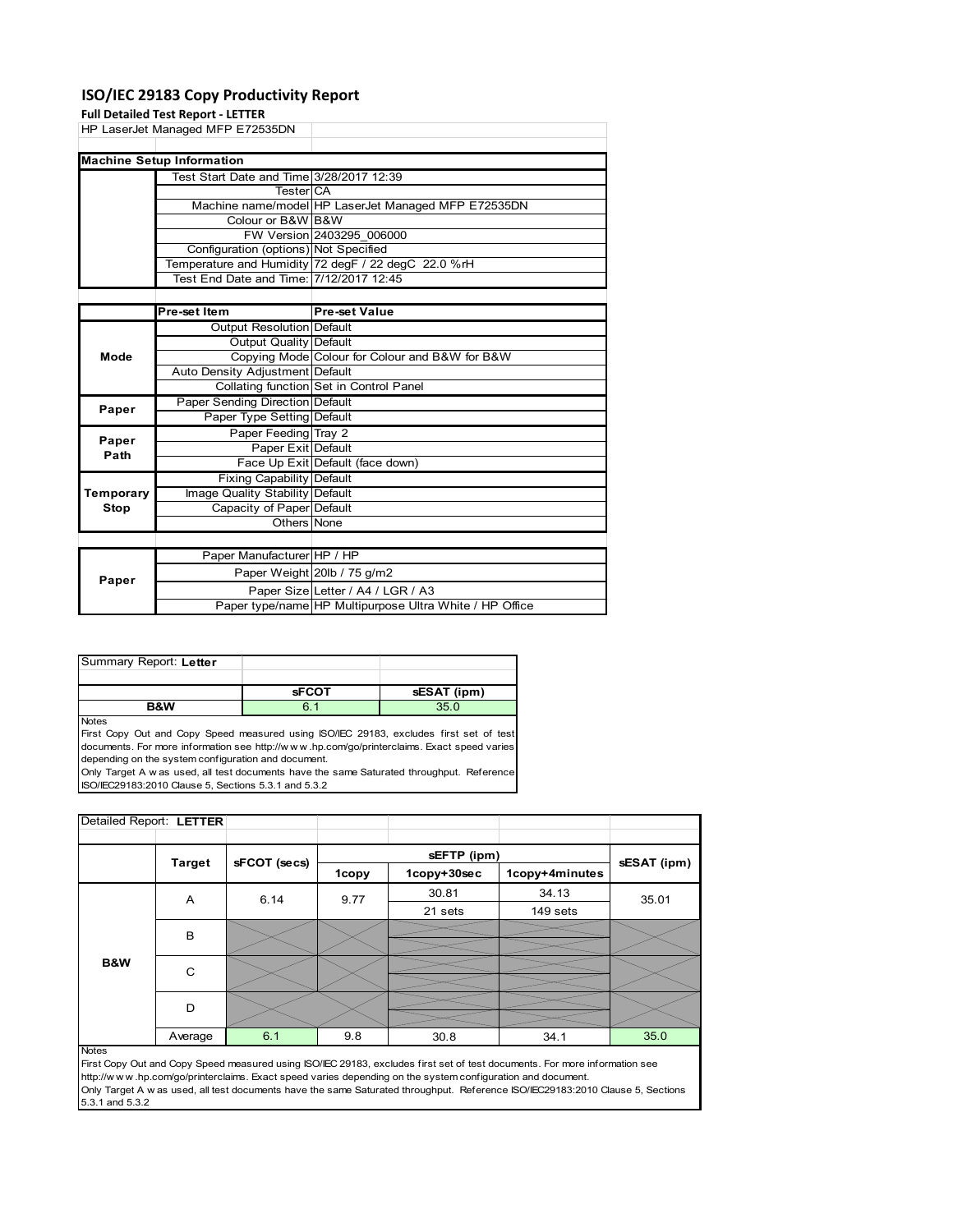# **ISO/IEC 29183 Copy Productivity Report**

# **Full Detailed Test Report ‐ A4**

|           | Fuil Detailed Test Report - A4           |                                                     |
|-----------|------------------------------------------|-----------------------------------------------------|
|           | HP LaserJet Managed MFP E72535DN         |                                                     |
|           |                                          |                                                     |
|           | <b>Machine Setup Information</b>         |                                                     |
|           | Test Start Date and Time 3/28/2017 12:39 |                                                     |
|           | <b>Tester</b> CA                         |                                                     |
|           |                                          | Machine name/model HP LaserJet Managed MFP E72535DN |
|           | Colour or B&W B&W                        |                                                     |
|           |                                          | FW Version 2403295 006000                           |
|           | Configuration (options) Not Specified    |                                                     |
|           |                                          | Temperature and Humidity 72 degF / 22 degC 22.0 %rH |
|           | Test End Date and Time: 7/12/2017 12:45  |                                                     |
|           |                                          |                                                     |
|           | Pre-set Item                             | <b>Pre-set Value</b>                                |
|           |                                          |                                                     |
|           | Output Resolution Default                |                                                     |
|           | Output Quality Default                   |                                                     |
| Mode      |                                          | Copying Mode Colour for Colour and B&W for B&W      |
|           | Auto Density Adjustment Default          |                                                     |
|           |                                          | Collating function Set in Control Panel             |
|           | Paper Sending Direction Default          |                                                     |
| Paper     | Paper Type Setting Default               |                                                     |
|           | Paper Feeding Tray 2                     |                                                     |
| Paper     | Paper Exit Default                       |                                                     |
| Path      |                                          | Face Up Exit Default (face down)                    |
|           | <b>Fixing Capability Default</b>         |                                                     |
| Temporary | Image Quality Stability Default          |                                                     |
| Stop      | Capacity of Paper Default<br>Others None |                                                     |

|       | <b>UUUUUUUUU</b>           |                                                         |
|-------|----------------------------|---------------------------------------------------------|
|       |                            |                                                         |
| Paper | Paper Manufacturer HP / HP |                                                         |
|       |                            | Paper Weight 20lb / 75 g/m2                             |
|       |                            | Paper Size Letter / A4 / LGR / A3                       |
|       |                            | Paper type/name HP Multipurpose Ultra White / HP Office |

| Summary Report: A4 |              |             |
|--------------------|--------------|-------------|
|                    |              |             |
|                    | <b>sFCOT</b> | sESAT (ipm) |
| <b>B&amp;W</b>     | 5.9          | 35.0        |

Notes

First Copy Out and Copy Speed measured using ISO/IEC 29183, excludes first set of test documents. For more information see http://w w w .hp.com/go/printerclaims. Exact speed varies depending on the system configuration and document.

Only Target A w as used, all test documents have the same Saturated throughput. Reference ISO/IEC29183:2010 Clause 5, Sections 5.3.1 and 5.3.2

| Detailed Report: A4 |               |              |       |             |                |             |
|---------------------|---------------|--------------|-------|-------------|----------------|-------------|
|                     |               |              |       | sEFTP (ipm) |                |             |
|                     | <b>Target</b> | sFCOT (secs) | 1copy | 1copy+30sec | 1copy+4minutes | sESAT (ipm) |
|                     | A             | 5.85         | 10.26 | 29.51       | 33.81          | 35.03       |
|                     |               |              |       | 20 sets     | 146 sets       |             |
|                     | B             |              |       |             |                |             |
| B&W                 | C             |              |       |             |                |             |
|                     | D             |              |       |             |                |             |
|                     | Average       | 5.9          | 10.3  | 29.5        | 33.8           | 35.0        |
| <b>Notes</b>        |               |              |       |             |                |             |

First Copy Out and Copy Speed measured using ISO/IEC 29183, excludes first set of test documents. For more information see http://w w w .hp.com/go/printerclaims. Exact speed varies depending on the system configuration and document. Only Target A w as used, all test documents have the same Saturated throughput. Reference ISO/IEC29183:2010 Clause 5, Sections 5.3.1 and 5.3.2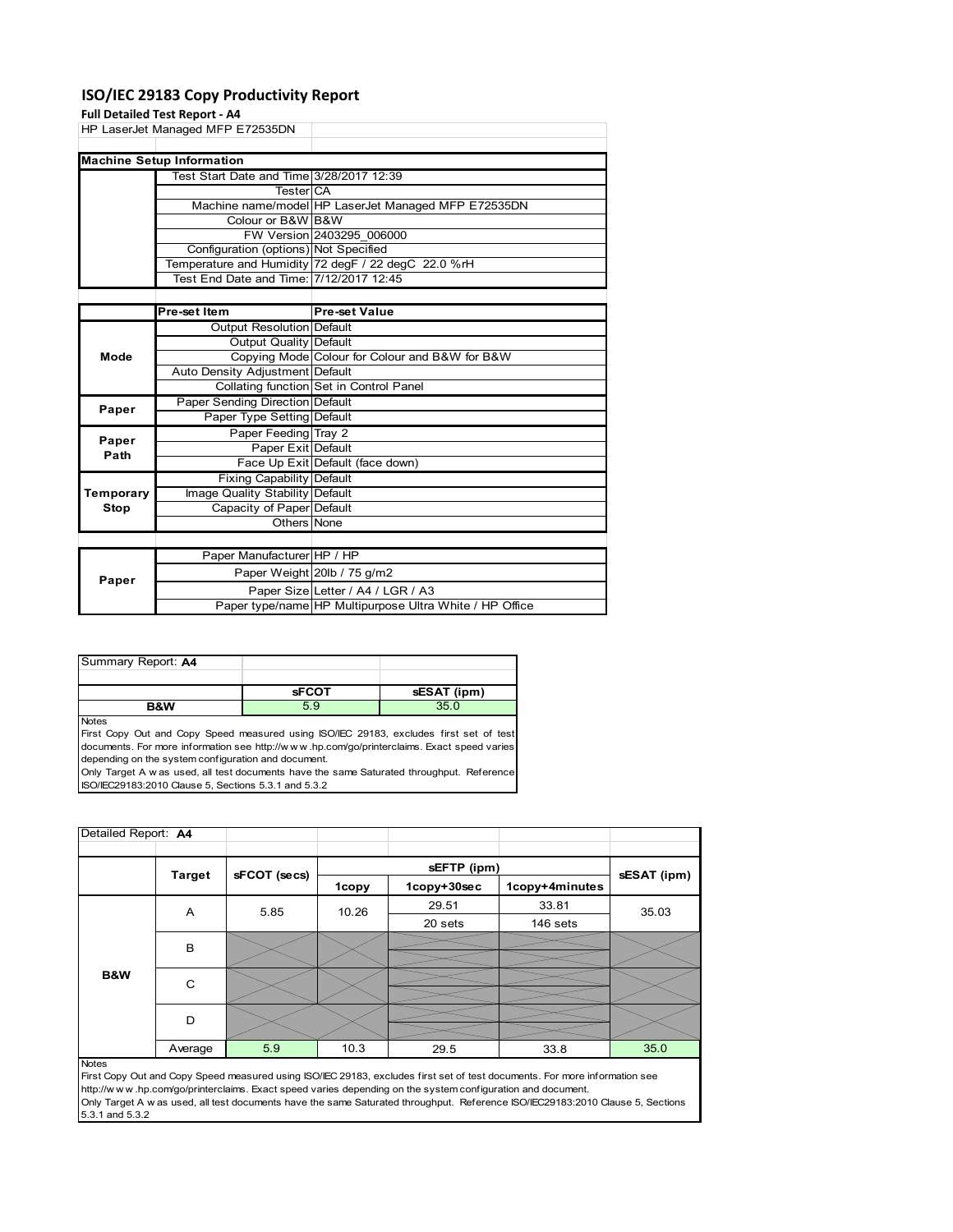# **ISO/IEC 24735 Copy Productivity Report**

Paper Weight 20lb / 75 g/m2

Paper Size Letter / A4 / LGR / A3

**Full Detailed Test Report ‐ LETTER**

| <b>Machine Setup Information</b>         |                                                                 |
|------------------------------------------|-----------------------------------------------------------------|
| Test Start Date and Time 7/11/2017 19:51 |                                                                 |
| TesterICA                                |                                                                 |
|                                          | Machine name/model HP LaserJet Managed MFP E72535DN             |
| Colour or B&W B&W                        |                                                                 |
|                                          | FW Version 2403295 006000                                       |
| Configuration (options) Not Specified    |                                                                 |
|                                          | Temperature and Humidity 72 degF / 22 degC 22.0 %rH             |
| Test End Date and Time: 7/12/2017 9:45   |                                                                 |
|                                          |                                                                 |
| Pre-set Item                             | <b>Pre-set Value</b>                                            |
| Output Resolution Default                |                                                                 |
| Output Quality Default                   |                                                                 |
| Copying Mode Default                     |                                                                 |
| Auto Density Adjustment Default          |                                                                 |
|                                          | Collating function Activated (if not activated in default mode) |
| Paper Sending Direction Default          |                                                                 |
| Paper Type Setting Default               |                                                                 |
|                                          | Paper Feeding Standard cassette                                 |
|                                          | Paper Exit Standard exit tray                                   |
| Face Up Exit Default                     |                                                                 |
| Fixing Capability Default                |                                                                 |
| Image Quality Stability Default          |                                                                 |
| Capacity of Paper Default                |                                                                 |
|                                          | Others Default                                                  |
|                                          |                                                                 |
| Paper Manufacturer HP / HP               |                                                                 |

| <b>ISO/IEC 24735 Copy Productivity Report</b> |                                                     |             |            |                  |                  |                 |
|-----------------------------------------------|-----------------------------------------------------|-------------|------------|------------------|------------------|-----------------|
| Detailed Report: LETTER                       |                                                     |             |            |                  |                  |                 |
|                                               | Copying                                             | FSOT (secs) |            | EFTP (ipm)       |                  | ESAT (ipm)      |
|                                               | <b>Mode</b>                                         | 1 set only  | 1 set only | 1 set + $30$ sec | 1 set + $4min$   | $1$ set + 30sec |
|                                               | 1:1                                                 |             | (1 set)    |                  |                  |                 |
| <b>Color Mode</b>                             | 1:2                                                 |             | (1 set)    |                  |                  |                 |
|                                               | 2:2                                                 |             | (1 set)    |                  |                  |                 |
|                                               | 1:1                                                 | 16.46       | 14.59      | 29.61<br>7 sets  | 34.05<br>38 sets | 35.09           |
| <b>B&amp;W</b> mode                           | 1:2                                                 | 22.69       | 8.84       | 17.90<br>5 sets  |                  | 24.34           |
|                                               | 2:2                                                 | 20.11       | 9.78       | 19.30<br>6 sets  |                  | 24.28           |
| <b>Notes</b>                                  | Reports located: http://www.hp.com/go/printerclaims |             |            |                  |                  |                 |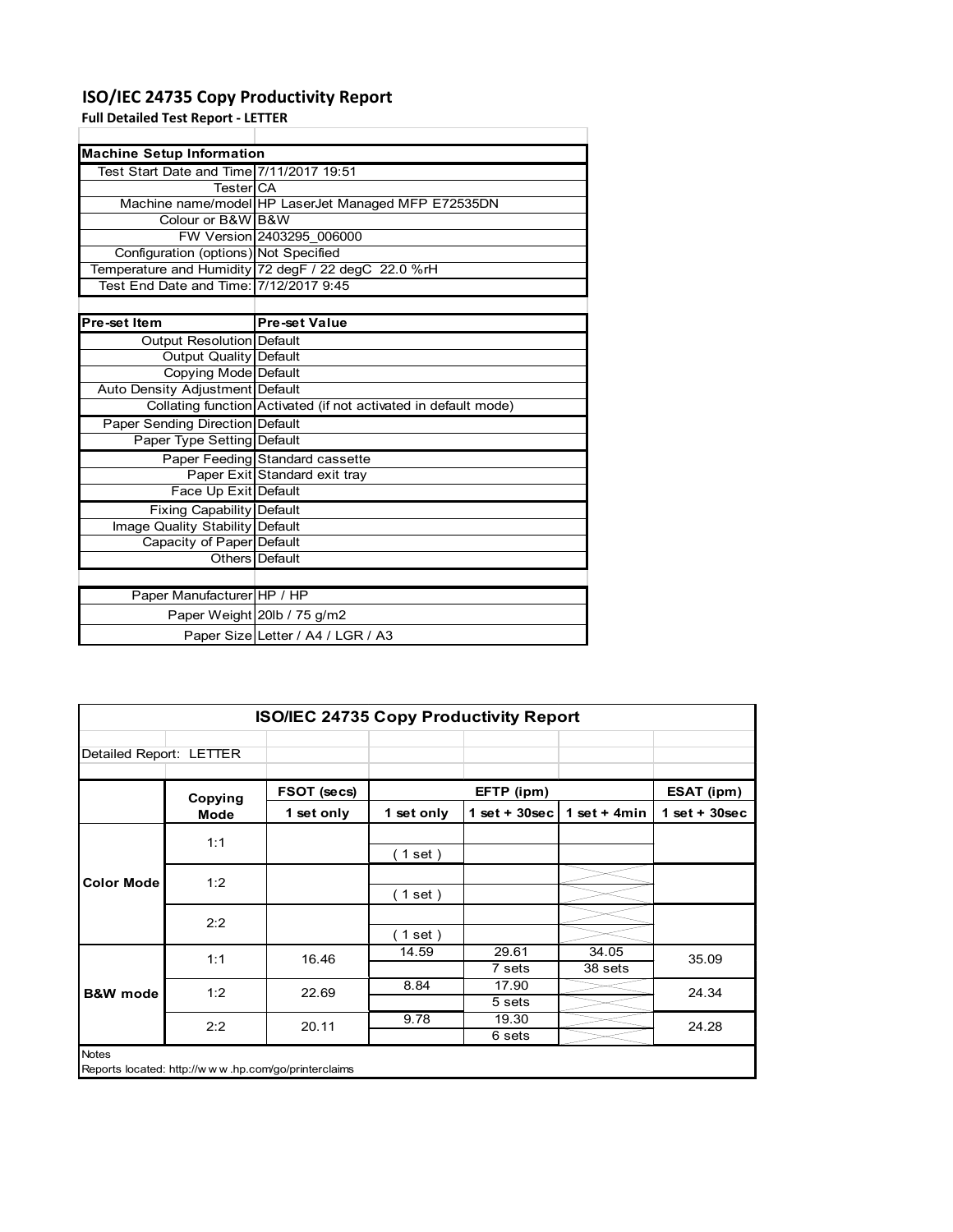# **ISO/IEC 24735 Copy Productivity Report**

**Full Detailed Test Report ‐ A4**

|                                          | <b>Machine Setup Information</b>                                |  |  |  |  |  |  |
|------------------------------------------|-----------------------------------------------------------------|--|--|--|--|--|--|
| Test Start Date and Time 7/11/2017 19:51 |                                                                 |  |  |  |  |  |  |
| TesterICA                                |                                                                 |  |  |  |  |  |  |
|                                          | Machine name/model HP LaserJet Managed MFP E72535DN             |  |  |  |  |  |  |
| Colour or B&W B&W                        |                                                                 |  |  |  |  |  |  |
|                                          | FW Version 2403295 006000                                       |  |  |  |  |  |  |
| Configuration (options) Not Specified    |                                                                 |  |  |  |  |  |  |
|                                          | Temperature and Humidity 72 degF / 22 degC 22.0 %rH             |  |  |  |  |  |  |
| Test End Date and Time: 7/12/2017 9:45   |                                                                 |  |  |  |  |  |  |
|                                          |                                                                 |  |  |  |  |  |  |
| Pre-set Item                             | <b>Pre-set Value</b>                                            |  |  |  |  |  |  |
| Output Resolution Default                |                                                                 |  |  |  |  |  |  |
| Output Quality Default                   |                                                                 |  |  |  |  |  |  |
| Copying Mode Default                     |                                                                 |  |  |  |  |  |  |
| Auto Density Adjustment Default          |                                                                 |  |  |  |  |  |  |
|                                          | Collating function Activated (if not activated in default mode) |  |  |  |  |  |  |
| Paper Sending Direction Default          |                                                                 |  |  |  |  |  |  |
| Paper Type Setting Default               |                                                                 |  |  |  |  |  |  |
|                                          | Paper Feeding Standard cassette                                 |  |  |  |  |  |  |
|                                          | Paper Exit Standard exit tray                                   |  |  |  |  |  |  |
| Face Up Exit Default                     |                                                                 |  |  |  |  |  |  |
| Fixing Capability Default                |                                                                 |  |  |  |  |  |  |
| Image Quality Stability Default          |                                                                 |  |  |  |  |  |  |
| Capacity of Paper Default                |                                                                 |  |  |  |  |  |  |
|                                          | Others Default                                                  |  |  |  |  |  |  |
|                                          |                                                                 |  |  |  |  |  |  |
| Paper Manufacturer HP / HP               |                                                                 |  |  |  |  |  |  |
|                                          | Paper Weight 20lb / 75 g/m2                                     |  |  |  |  |  |  |
|                                          | Paper Size Letter / A4 / LGR / A3                               |  |  |  |  |  |  |

| <b>ISO/IEC 24735 Copy Productivity Report</b> |         |             |            |                 |                  |                 |  |  |
|-----------------------------------------------|---------|-------------|------------|-----------------|------------------|-----------------|--|--|
| Detailed Report: A4                           |         |             |            |                 |                  |                 |  |  |
|                                               | Copying | FSOT (secs) |            | EFTP (ipm)      |                  | ESAT (ipm)      |  |  |
|                                               | Mode    | 1 set only  | 1 set only | $1$ set + 30sec | 1 set + $4min$   | $1$ set + 30sec |  |  |
|                                               | 1:1     |             | (1 set)    |                 |                  |                 |  |  |
| Colour<br>Mode                                | 1:2     |             | (1 set)    |                 |                  |                 |  |  |
|                                               | 2:2     |             | (1 set)    |                 |                  |                 |  |  |
|                                               | 1:1     | 14.84       | 16.17      | 29.05<br>7 sets | 33.90<br>38 sets | 35.12           |  |  |
| <b>B&amp;W</b> mode                           | 1:2     | 26.30       | 9.12       | 18.98<br>6 sets |                  | 24.56           |  |  |
|                                               | 2:2     | 24.09       | 9.96       | 19.26<br>6 sets |                  | 24.58           |  |  |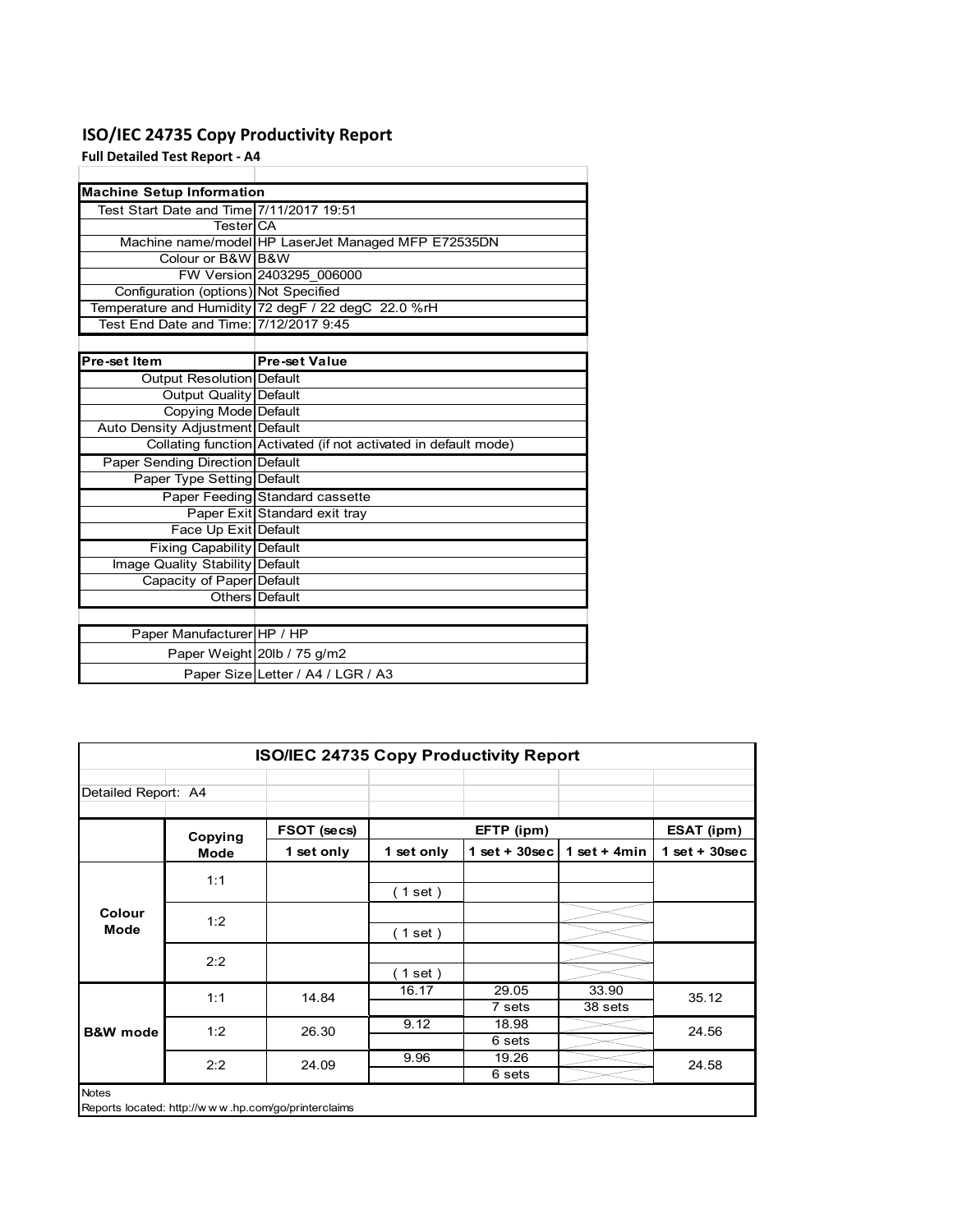# **ISO/IEC 17991 Scanning Productivity Report Full Detailed Test Report ‐ LETTER Machine Setup Information**

|            | <b>Machine Setup Information</b> |                                          |  |  |  |  |
|------------|----------------------------------|------------------------------------------|--|--|--|--|
|            | Test Start Date and Time         | 3/29/2017 5:34                           |  |  |  |  |
|            | Tester                           | CA                                       |  |  |  |  |
|            | Machine name/model               | HP LaserJet Managed MFP E72535DN         |  |  |  |  |
|            | Colour or B&W                    | B&W                                      |  |  |  |  |
|            | Configuration (options)          | Default                                  |  |  |  |  |
|            | Temperature and Humidity         | 72 degF / 22 degC 22.0 %rH               |  |  |  |  |
|            | Voltage                          | 110V                                     |  |  |  |  |
|            | Test End Date and Time           | 7/13/2017 13:46                          |  |  |  |  |
|            |                                  |                                          |  |  |  |  |
|            | Preset Item                      | <b>Preset Value</b>                      |  |  |  |  |
|            | Scanning resolution              | default (200 dpi)                        |  |  |  |  |
|            | Colour or grey scale/B&W         | default (colour)                         |  |  |  |  |
| Mode       | Duplex / simplex                 | default (simplex)                        |  |  |  |  |
|            | Original page size               | default (A4)                             |  |  |  |  |
| and        | Paper feed orientation           | default (long edge)                      |  |  |  |  |
| Setting    | Scan destination                 | default (shared network)                 |  |  |  |  |
|            | <b>Storing File Type</b>         | default (PDF-multi)                      |  |  |  |  |
|            | Auto scan quality adjustment     | default (factory preset default setting) |  |  |  |  |
|            | Paper feed direction             | default (long edge)                      |  |  |  |  |
| <b>ADF</b> | Output orientation               | default                                  |  |  |  |  |
| Paper-path | Scanning unit                    | default (duplex ADF)                     |  |  |  |  |

| ISO/IEC 17991 - Scan Summary Report: ADF Productivity Measurement |                |                      |              |                           |  |  |  |  |
|-------------------------------------------------------------------|----------------|----------------------|--------------|---------------------------|--|--|--|--|
| <b>Summary Report: Letter</b>                                     |                |                      |              |                           |  |  |  |  |
|                                                                   |                | <b>Scanning Mode</b> |              | <b>Measurement result</b> |  |  |  |  |
|                                                                   | File format    | Resolution           | Scanning     | scESAT 30secA             |  |  |  |  |
|                                                                   | version        |                      | side         | (ipm)                     |  |  |  |  |
| Colour                                                            | <b>PDF 1.4</b> | 200                  | single sided | 84.07                     |  |  |  |  |
|                                                                   |                |                      | double sided | 169.63                    |  |  |  |  |
| <b>B&amp;W</b>                                                    | <b>PDF 1.4</b> | 200                  | single sided | 83.85                     |  |  |  |  |
|                                                                   |                |                      | double sided | 169.14                    |  |  |  |  |
| <b>Notes</b>                                                      |                |                      |              |                           |  |  |  |  |

Notes 1) For more information see http://w w w .hp.com/go/printerclaims. 2) For the B/W results, the device scan setting is set to "Scan in B/W".

**ISO/IEC 17991 - Scan Summary Report: Network Folder Productivity Measurement**

| <b>Summary Report: Letter</b> |                      |            |              |                           |                  |               |  |
|-------------------------------|----------------------|------------|--------------|---------------------------|------------------|---------------|--|
|                               | <b>Scanning Mode</b> |            |              | <b>Measurement result</b> |                  |               |  |
|                               | File format          | Resolution | Scanning     | scEFTP 30secF             | File size 30secF | Number of     |  |
|                               | version              |            | side         | (ipm)                     | (Mbyte)          | Sets (30secF) |  |
| Colour                        | <b>PDF 1.4</b>       | 200        | single sided | 52.84                     | 6.30             | 12.00         |  |
|                               |                      |            | double sided | 56.20                     | 11.67            | 24.00         |  |
| B&W                           | <b>PDF 1.4</b>       | 200        | single sided | 66.21                     | 2.40             | 12.00         |  |
|                               |                      |            | double sided | 118.83                    | 4.32             | 23.00         |  |
| Notes                         |                      |            |              |                           |                  |               |  |

┓

Notes 1) For more information see http://w w w .hp.com/go/printerclaims. 2) For the B/W results, the device scan setting is set to "Scan in B/W".

| ISO/IEC 17991 - Scan Full Report: ADF Productivity Measurement |                        |                      |                  |                       |                           |                        |  |  |
|----------------------------------------------------------------|------------------------|----------------------|------------------|-----------------------|---------------------------|------------------------|--|--|
| <b>Summary Report: Letter</b>                                  |                        |                      |                  |                       |                           |                        |  |  |
|                                                                |                        | <b>Scanning Mode</b> |                  |                       | <b>Measurement result</b> |                        |  |  |
|                                                                | File format<br>version | Resolution           | Scanning<br>side | scFFTP 1setA<br>(ipm) | scEFTP 30secA<br>(ipm)    | scESAT 30secA<br>(ipm) |  |  |
|                                                                | <b>PDF 1.4</b>         | 200                  | single sided     | 37.06                 | 75.53                     | 84.07                  |  |  |
| Colour                                                         |                        |                      | double sided     | 47.70                 | 152.67                    | 169.63                 |  |  |
| <b>B&amp;W</b>                                                 | <b>PDF 1.4</b>         |                      | single sided     | 38.66                 | 76.34                     | 83.85                  |  |  |
|                                                                |                        | 200                  | double sided     | 48.00                 | 152.58                    | 169.14                 |  |  |
| <b>Notes</b>                                                   |                        |                      |                  |                       |                           |                        |  |  |

Notes 1) For more information see http://w w w .hp.com/go/printerclaims. 2) For the B/W results, the device scan setting is set to "Scan in B/W".

| ISO/IEC 17991 - Scan Full Report: Network Folder Productivity Measurement |                        |                      |                  |                           |                        |                             |                               |  |  |
|---------------------------------------------------------------------------|------------------------|----------------------|------------------|---------------------------|------------------------|-----------------------------|-------------------------------|--|--|
| <b>Summary Report: Letter</b>                                             |                        |                      |                  |                           |                        |                             |                               |  |  |
|                                                                           |                        | <b>Scanning Mode</b> |                  | <b>Measurement result</b> |                        |                             |                               |  |  |
|                                                                           | File format<br>version | Resolution           | Scanning<br>side | scEETP 1setE<br>(ipm)     | scEFTP 30secF<br>(ipm) | File size 30secF<br>(Mbyte) | Number of<br>Sets<br>(30secF) |  |  |
| Colour                                                                    | PDF 1.4                | 200                  | single sided     | 20.13                     | 52.84                  | 6.30                        | 12                            |  |  |
|                                                                           |                        |                      | double sided     | 21.80                     | 56.20                  | 11.67                       | 24                            |  |  |
| <b>B&amp;W</b>                                                            | <b>PDF 1.4</b>         | 200                  | single sided     | 24.00                     | 66.21                  | 2.40                        | 12                            |  |  |
|                                                                           |                        | double sided         |                  | 30.00                     | 118.83                 | 4.32                        | 23                            |  |  |
| <b>Notes</b>                                                              |                        |                      |                  |                           |                        |                             |                               |  |  |

|            | <b>Test System Parameters</b> |                                                       |  |  |  |
|------------|-------------------------------|-------------------------------------------------------|--|--|--|
|            | Item                          | Value                                                 |  |  |  |
|            | Computer name                 | HP Compaq Elite 8300 Small Form Factor                |  |  |  |
|            | Processor                     | Intel Core i7 -3770, 3.4 GHz                          |  |  |  |
|            | System Chip Set               | Intel C216 Chipset Family SMBus Host Controller       |  |  |  |
|            | <b>System Board</b>           | System devices, default system BIOS                   |  |  |  |
|            | <b>System Memory</b>          | 4 GB                                                  |  |  |  |
| System     | Hard Drive Subsystem          | Standard disk drive (Seagate)                         |  |  |  |
|            | Video Subsystem               | AMD Radeon HD 6350                                    |  |  |  |
|            | <b>Optical Drive</b>          | HP DVD A DH16aCSHR ATA                                |  |  |  |
|            | I/O Subsystem                 | <b>Builtin</b>                                        |  |  |  |
|            | <b>USB Subsystem</b>          | USB 2.0/3.0                                           |  |  |  |
|            | <b>Operating System</b>       | Windows 7 Business/Ultimate, 64 bit, Build 7601, SP 1 |  |  |  |
|            | I ocation of network folder   | PC.                                                   |  |  |  |
|            | Internet Protocol             | IP <sub>v4</sub>                                      |  |  |  |
| Scanning   | <b>Transfer Protocol</b>      | <b>SMB</b>                                            |  |  |  |
| Device     | Hub                           | Trendnet Router and Gbit Switch                       |  |  |  |
| Connection | Network Speed                 | TCP 10/1000 Mbit Ethernet                             |  |  |  |
|            | <b>Connetion Cable</b>        | Cat6 Straight cable                                   |  |  |  |
|            | Wireless router               | No use                                                |  |  |  |
|            | Others                        | No use                                                |  |  |  |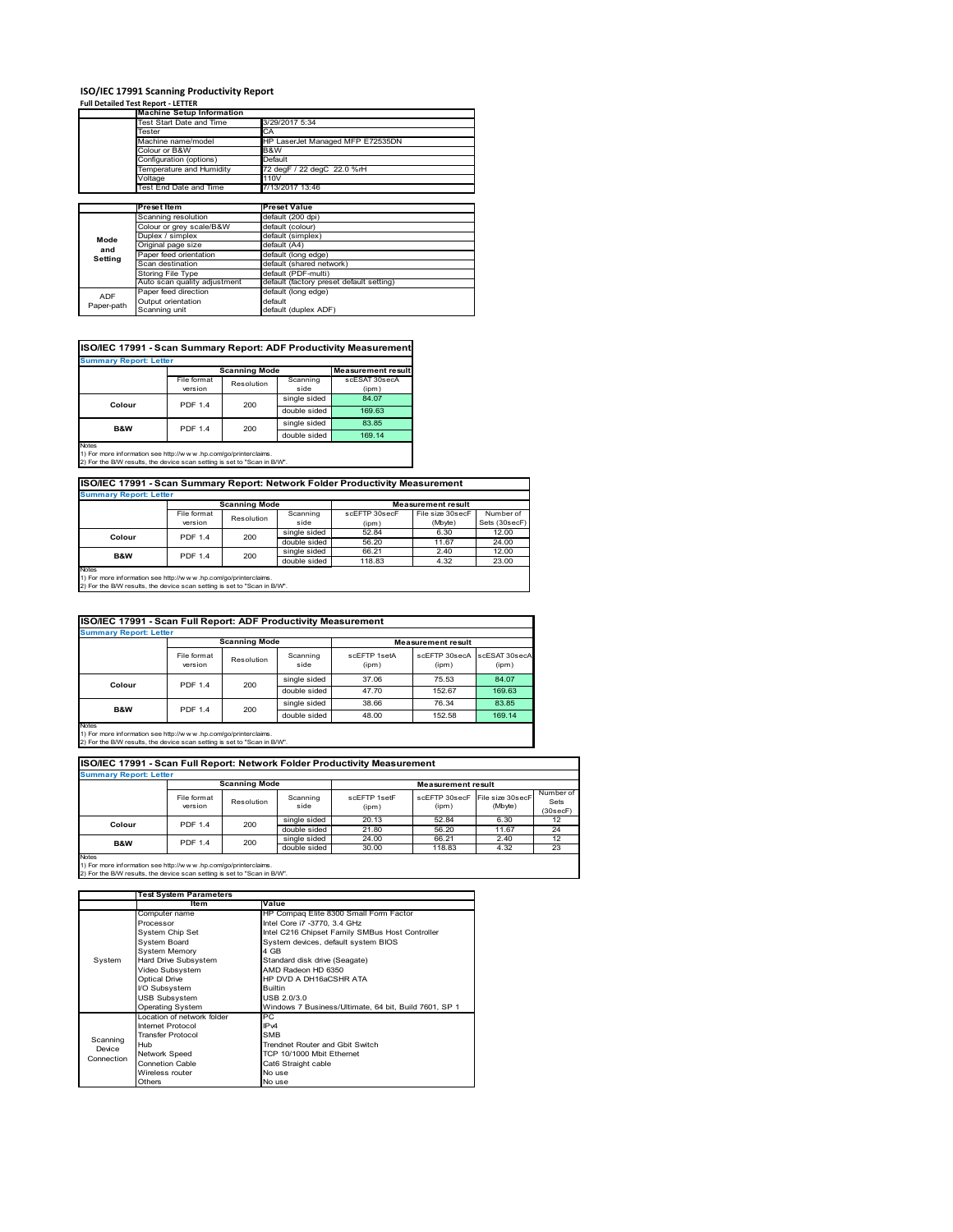# **ISO/IEC 17991 Scanning Productivity Report**

| Full Detailed Test Report - A4 |                                  |                                          |  |  |
|--------------------------------|----------------------------------|------------------------------------------|--|--|
|                                | <b>Machine Setup Information</b> |                                          |  |  |
|                                | Test Start Date and Time         | 3/29/2017 5:34                           |  |  |
|                                | Tester                           | CA                                       |  |  |
|                                | Machine name/model               | HP LaserJet Managed MFP E72535DN         |  |  |
|                                | Colour or B&W                    | B&W                                      |  |  |
|                                | Configuration (options)          | Default                                  |  |  |
|                                | Temperature and Humidity         | 72 degF / 22 degC 22.0 %rH               |  |  |
|                                | Voltage                          | 110V                                     |  |  |
|                                | Test End Date and Time           | 7/13/2017 13:46                          |  |  |
|                                |                                  |                                          |  |  |
|                                | <b>Preset Item</b>               | <b>Preset Value</b>                      |  |  |
|                                | Scanning resolution              | default (200 dpi)                        |  |  |
|                                | Colour or grey scale/B&W         | default (colour)                         |  |  |
| Mode                           | Duplex / simplex                 | default (simplex)                        |  |  |
| and                            | Original page size               | default (A4)                             |  |  |
| Setting                        | Paper feed orientation           | default (long edge)                      |  |  |
|                                | Scan destination                 | default (shared network)                 |  |  |
|                                | Storing File Type                | default (PDF-multi)                      |  |  |
|                                | Auto scan quality adjustment     | default (factory preset default setting) |  |  |
| <b>ADF</b>                     | Paper feed direction             | default (long edge)                      |  |  |
| Paper-path                     | Output orientation               | default                                  |  |  |
|                                | Scanning unit                    | default (duplex ADF)                     |  |  |

# **ISO/IEC 17991 - Scan Summary Report: ADF Productivity Measurement**

| <b>Summary Report: A4</b> |                |                      |                           |               |  |  |  |
|---------------------------|----------------|----------------------|---------------------------|---------------|--|--|--|
|                           |                | <b>Scanning Mode</b> | <b>Measurement result</b> |               |  |  |  |
|                           | File format    | Resolution           | Scanning                  | scESAT 30secA |  |  |  |
|                           | version        |                      | side                      | (ipm)         |  |  |  |
| Colour                    | <b>PDF 1.4</b> | 200                  | single sided              | 84.66         |  |  |  |
|                           |                |                      | double sided              | 171.81        |  |  |  |
| <b>B&amp;W</b>            | <b>PDF 1.4</b> | 200                  | single sided              | 84.64         |  |  |  |
|                           |                |                      | double sided              | 171.78        |  |  |  |
| <b>Notes</b>              |                |                      |                           |               |  |  |  |

1) For more information see http://w w w .hp.com/go/printerclaims. 2) For the B/W results, the device scan setting is set to "Scan in B/W".

# **ISO/IEC 17991 - Scan Summary Report: Network Folder Productivity Measurement Summary Report: A4**

| <b>BUILDIARY INCLUIL AT</b> |                      |            |              |                           |                  |               |  |
|-----------------------------|----------------------|------------|--------------|---------------------------|------------------|---------------|--|
|                             | <b>Scanning Mode</b> |            |              | <b>Measurement result</b> |                  |               |  |
|                             | File format          | Resolution | Scanning     | scEETP 30secE             | File size 30secF | Number of     |  |
|                             | version              |            | side         | (ipm)                     | (Mbyte)          | Sets (30secF) |  |
| Colour                      | <b>PDF 1.4</b>       | 200        | single sided | 53.33                     | 6.54             | 12.00         |  |
|                             |                      |            | double sided | 57.20                     | 10.14            | 23.00         |  |
| <b>B&amp;W</b>              | <b>PDF 1.4</b>       | 200        | single sided | 65.45                     | 2.44             | 12.00         |  |
|                             |                      |            | double sided | 118.72                    | 4.05             | 23.00         |  |
| <b>Notes</b>                |                      |            |              |                           |                  |               |  |

Notes 1) For more information see http://w w w .hp.com/go/printerclaims. 2) For the B/W results, the device scan setting is set to "Scan in B/W".

| ISO/IEC 17991 - Scan Full Report: ADF Productivity Measurement |                        |                      |                  |                       |                           |                        |  |  |
|----------------------------------------------------------------|------------------------|----------------------|------------------|-----------------------|---------------------------|------------------------|--|--|
| <b>Summary Report: A4</b>                                      |                        |                      |                  |                       |                           |                        |  |  |
|                                                                |                        | <b>Scanning Mode</b> |                  |                       | <b>Measurement result</b> |                        |  |  |
|                                                                | File format<br>version | Resolution           | Scanning<br>side | scFFTP 1setA<br>(ipm) | scEFTP 30secA<br>(ipm)    | scESAT 30secA<br>(ipm) |  |  |
| Colour                                                         | <b>PDF 1.4</b><br>200  |                      | single sided     | 36.81                 | 76.55                     | 84.66                  |  |  |
|                                                                |                        |                      | double sided     | 51.11                 | 155.17                    | 171.81                 |  |  |
| <b>B&amp;W</b>                                                 | <b>PDF 1.4</b>         | 200                  | single sided     | 38.03                 | 76.21                     | 84.64                  |  |  |
|                                                                |                        |                      | double sided     | 54.11                 | 154.73                    | 171.78                 |  |  |
| <b>Notes</b>                                                   |                        |                      |                  |                       |                           |                        |  |  |

Notes 1) For more information see http://w w w .hp.com/go/printerclaims. 2) For the B/W results, the device scan setting is set to "Scan in B/W".

| ISO/IEC 17991 - Scan Full Report: Network Folder Productivity Measurement |                        |            |                  |                       |                                         |         |                                |  |
|---------------------------------------------------------------------------|------------------------|------------|------------------|-----------------------|-----------------------------------------|---------|--------------------------------|--|
| <b>Summary Report: A4</b>                                                 |                        |            |                  |                       |                                         |         |                                |  |
| <b>Scanning Mode</b><br><b>Measurement result</b>                         |                        |            |                  |                       |                                         |         |                                |  |
|                                                                           | File format<br>version | Resolution | Scanning<br>side | scFFTP 1setF<br>(ipm) | scEFTP 30secF File size 30secF<br>(ipm) | (Mbyte) | Number of<br>Sets<br>(30 secF) |  |
| Colour                                                                    | <b>PDF 1.4</b>         | 200        | single sided     | 21.81                 | 53.33                                   | 6.54    | 12                             |  |
|                                                                           |                        |            | double sided     | 24.00                 | 57.20                                   | 10.14   | 23                             |  |
| <b>B&amp;W</b>                                                            | <b>PDF 1.4</b>         | 200        | single sided     | 26.66                 | 65.45                                   | 2.44    | 12                             |  |
|                                                                           |                        |            | double sided     | 30.00                 | 118.72                                  | 4.05    | 23                             |  |
| <b>Notes</b>                                                              |                        |            |                  |                       |                                         |         |                                |  |

|            | <b>Test System Parameters</b> |                                                       |  |  |
|------------|-------------------------------|-------------------------------------------------------|--|--|
|            | Item                          | Value                                                 |  |  |
|            | Computer name                 | HP Compaq Elite 8300 Small Form Factor                |  |  |
|            | Processor                     | Intel Core i7 -3770, 3.4 GHz                          |  |  |
|            | System Chip Set               | Intel C216 Chipset Family SMBus Host Controller       |  |  |
|            | <b>System Board</b>           | System devices, default system BIOS                   |  |  |
|            | <b>System Memory</b>          | 4 GB                                                  |  |  |
| System     | Hard Drive Subsystem          | Standard disk drive (Seagate)                         |  |  |
|            | Video Subsystem               | AMD Radeon HD 6350                                    |  |  |
|            | <b>Optical Drive</b>          | HP DVD A DH16aCSHR ATA                                |  |  |
|            | I/O Subsystem                 | <b>Builtin</b>                                        |  |  |
|            | <b>USB Subsystem</b>          | USB 2.0/3.0                                           |  |  |
|            | <b>Operating System</b>       | Windows 7 Business/Ultimate, 64 bit, Build 7601, SP 1 |  |  |
|            | I ocation of network folder   | РC                                                    |  |  |
|            | Internet Protocol             | IP <sub>v4</sub>                                      |  |  |
| Scanning   | <b>Transfer Protocol</b>      | <b>SMB</b>                                            |  |  |
| Device     | Hub                           | Trendnet Router and Gbit Switch                       |  |  |
| Connection | Network Speed                 | TCP 10/1000 Mbit Ethernet                             |  |  |
|            | Connetion Cable               | Cat6 Straight cable                                   |  |  |
|            | Wireless router               | No use                                                |  |  |
|            | Others                        | No use                                                |  |  |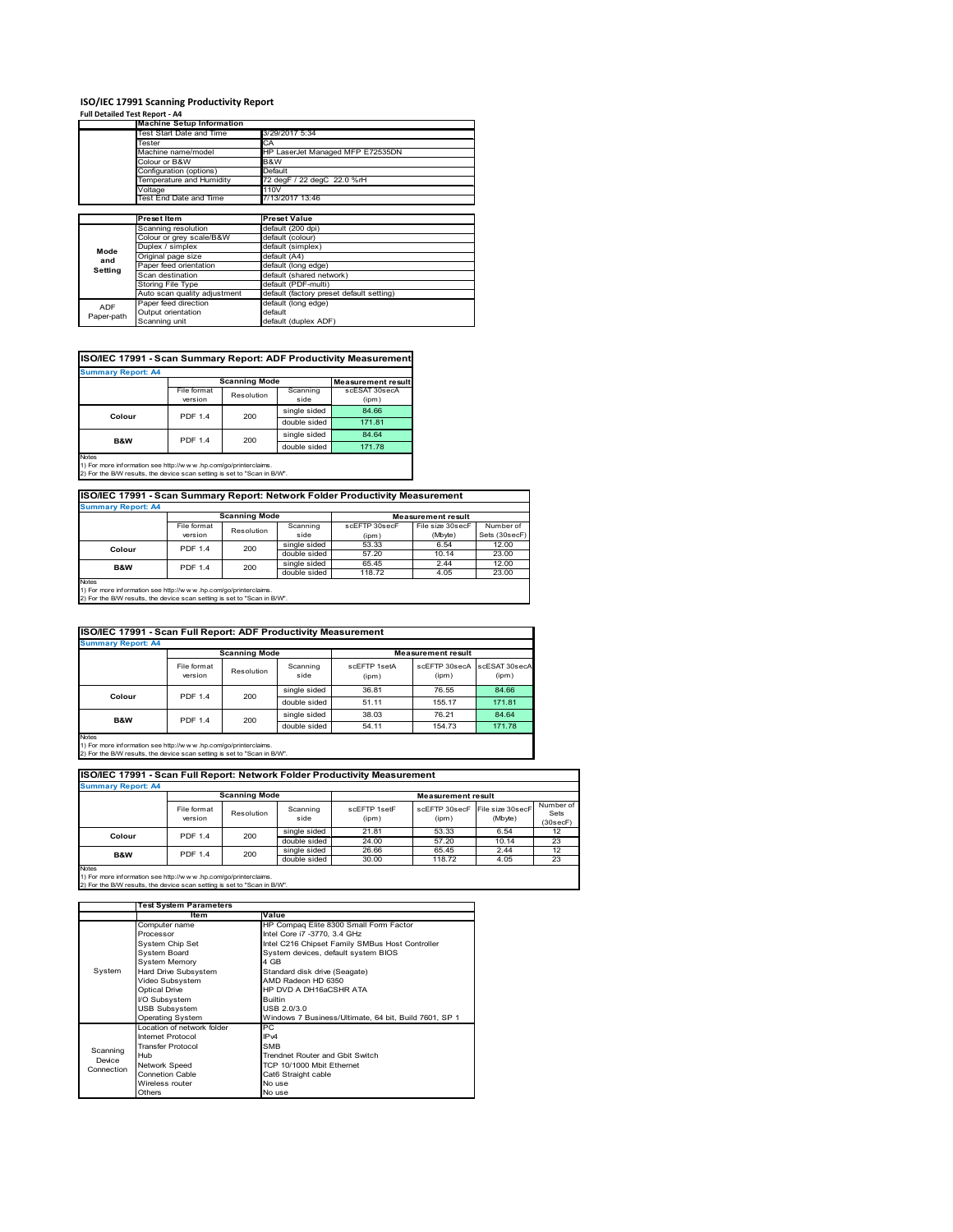#### **ISO/IEC 17991 Scanning Productivity Report Full Detailed Test Report ‐ Tabloid**

|            | <u>ruli Detaileu Test Report - Tabloiu</u> |                                          |
|------------|--------------------------------------------|------------------------------------------|
|            | <b>Machine Setup Information</b>           |                                          |
|            | Test Start Date and Time                   | 3/29/2017 5:34                           |
|            | Tester                                     | CA                                       |
|            | Machine name/model                         | HP LaserJet Managed MFP E72535DN         |
|            | Colour or B&W                              | B&W                                      |
|            | Configuration (options)                    | Default                                  |
|            | Femperature and Humidity                   | 72 degF / 22 degC 22.0 %rH               |
|            | Voltage                                    | 110V                                     |
|            | Test End Date and Time                     | 7/13/2017 13:46                          |
|            |                                            |                                          |
|            | <b>Preset Item</b>                         | <b>Preset Value</b>                      |
|            | Scanning resolution                        | default (200 dpi)                        |
|            | Colour or grey scale/B&W                   | default (colour)                         |
| Mode       | Duplex / simplex                           | default (simplex)                        |
| and        | Original page size                         | default (A4)                             |
| Setting    | Paper feed orientation                     | default (long edge)                      |
|            | Scan destination                           | default (shared network)                 |
|            | Storing File Type                          | default (PDF-multi)                      |
|            | Auto scan quality adjustment               | default (factory preset default setting) |
| <b>ADF</b> | Paper feed direction                       | default (long edge)                      |
| Paper-path | Output orientation                         | default                                  |
|            | Scanning unit                              | default (duplex ADF)                     |

# **ISO/IEC 17991 - Scan Summary Report: ADF Productivity Measurement**

| <b>Summary Report: Tabloid</b> |                        |                      |                  |                           |  |  |
|--------------------------------|------------------------|----------------------|------------------|---------------------------|--|--|
|                                |                        | <b>Scanning Mode</b> |                  | <b>Measurement result</b> |  |  |
|                                | File format<br>version | Resolution           | Scanning<br>side | scESAT 30secA<br>(ipm)    |  |  |
| Colour                         | <b>PDF 1.4</b>         | 200                  | single sided     | 50.92                     |  |  |
|                                |                        |                      | double sided     | 99.94                     |  |  |
| <b>B&amp;W</b>                 | <b>PDF 1.4</b>         | 200                  | single sided     | 50.02                     |  |  |
|                                |                        |                      | double sided     | 99.56                     |  |  |
| <b>Notes</b>                   |                        |                      |                  |                           |  |  |

Notes 1) For more information see http://w w w .hp.com/go/printerclaims. 2) For the B/W results, the device scan setting is set to "Scan in B/W".

# **ISO/IEC 17991 - Scan Summary Report: Network Folder Productivity Measurement**

| <b>Summary Report: Tabloid</b> |                           |     |              |                           |                  |               |  |
|--------------------------------|---------------------------|-----|--------------|---------------------------|------------------|---------------|--|
|                                | <b>Scanning Mode</b>      |     |              | <b>Measurement result</b> |                  |               |  |
|                                | File format<br>Resolution |     | Scanning     | scEFTP 30secF             | File size 30secF | Number of     |  |
|                                | version                   |     | side         | (ipm)                     | (Mbyte)          | Sets (30secF) |  |
| Colour                         | <b>PDF 1.4</b>            | 200 | single sided | 31.73                     | 6.77             | 8.00          |  |
|                                |                           |     | double sided | 33.76                     | 11.19            | 14.00         |  |
| <b>B&amp;W</b>                 | <b>PDF 1.4</b>            | 200 | single sided | 38.79                     | 2.72             | 8.00          |  |
|                                |                           |     | double sided | 69.28                     | 4.50             | 14.00         |  |
| Notes                          |                           |     |              |                           |                  |               |  |

Notes 1) For more information see http://w w w .hp.com/go/printerclaims. 2) For the B/W results, the device scan setting is set to "Scan in B/W".

| <b>ISO/IEC 17991 - Scan Full Report: ADF Productivity Measurement</b> |                                |                      |                  |                       |                                      |       |  |  |  |
|-----------------------------------------------------------------------|--------------------------------|----------------------|------------------|-----------------------|--------------------------------------|-------|--|--|--|
|                                                                       | <b>Summary Report: Tabloid</b> |                      |                  |                       |                                      |       |  |  |  |
|                                                                       |                                | <b>Scanning Mode</b> |                  |                       | <b>Measurement result</b>            |       |  |  |  |
|                                                                       | File format<br>version         | Resolution           | Scanning<br>side | scFFTP 1setA<br>(ipm) | scEFTP 30secA scESAT 30secA<br>(ipm) | (ipm) |  |  |  |
| Colour                                                                | <b>PDF 1.4</b>                 | 200                  | single sided     | 29.77                 | 46.6                                 | 50.92 |  |  |  |
|                                                                       |                                |                      | double sided     | 37.81                 | 90.01                                | 99.94 |  |  |  |
| <b>B&amp;W</b>                                                        | <b>PDF 1.4</b>                 | 200                  | single sided     | 27.95                 | 45.47                                | 50.02 |  |  |  |
|                                                                       |                                |                      | double sided     | 35.40                 | 87.96                                | 99.56 |  |  |  |
| Notes                                                                 |                                |                      |                  |                       |                                      |       |  |  |  |

Notes 1) For more information see http://w w w .hp.com/go/printerclaims. 2) For the B/W results, the device scan setting is set to "Scan in B/W".

| ISO/IEC 17991 - Scan Full Report: Network Folder Productivity Measurement |                                                   |            |                  |                       |                                         |         |                               |  |
|---------------------------------------------------------------------------|---------------------------------------------------|------------|------------------|-----------------------|-----------------------------------------|---------|-------------------------------|--|
| <b>Summary Report: Tabloid</b>                                            |                                                   |            |                  |                       |                                         |         |                               |  |
|                                                                           | <b>Scanning Mode</b><br><b>Measurement result</b> |            |                  |                       |                                         |         |                               |  |
|                                                                           | File format<br>version                            | Resolution | Scanning<br>side | scFFTP 1setF<br>(ipm) | scEFTP 30secF File size 30secF<br>(ipm) | (Mbyte) | Number of<br>Sets<br>(30secF) |  |
| Colour                                                                    | <b>PDF 1.4</b>                                    | 200        | single sided     | 16.00                 | 31.73                                   | 6.77    | 8                             |  |
|                                                                           |                                                   |            | double sided     | 16.57                 | 33.76                                   | 11.19   | 14                            |  |
| <b>B&amp;W</b>                                                            | <b>PDF 1.4</b>                                    | 200        | single sided     | 20.13                 | 38.79                                   | 2.72    | 8                             |  |
|                                                                           |                                                   |            | double sided     | 22.00                 | 69.28                                   | 4.50    | 14                            |  |
| <b>Notes</b>                                                              |                                                   |            |                  |                       |                                         |         |                               |  |

|            | <b>Test System Parameters</b> |                                                       |  |  |
|------------|-------------------------------|-------------------------------------------------------|--|--|
|            | Item                          | Value                                                 |  |  |
|            | Computer name                 | HP Compaq Elite 8300 Small Form Factor                |  |  |
|            | Processor                     | Intel Core i7 -3770, 3.4 GHz                          |  |  |
|            | <b>System Chip Set</b>        | Intel C216 Chipset Family SMBus Host Controller       |  |  |
|            | <b>System Board</b>           | System devices, default system BIOS                   |  |  |
|            | <b>System Memory</b>          | 4 GB                                                  |  |  |
| System     | Hard Drive Subsystem          | Standard disk drive (Seagate)                         |  |  |
|            | Video Subsystem               | AMD Radeon HD 6350                                    |  |  |
|            | <b>Optical Drive</b>          | HP DVD A DH16aCSHR ATA                                |  |  |
|            | I/O Subsystem                 | <b>Builtin</b>                                        |  |  |
|            | <b>USB Subsystem</b>          | USB 2.0/3.0                                           |  |  |
|            | Operating System              | Windows 7 Business/Ultimate, 64 bit, Build 7601, SP 1 |  |  |
|            | Location of network folder    | РC                                                    |  |  |
|            | Internet Protocol             | IP <sub>v4</sub>                                      |  |  |
| Scanning   | <b>Transfer Protocol</b>      | <b>SMB</b>                                            |  |  |
| Device     | Hub                           | Trendnet Router and Gbit Switch                       |  |  |
| Connection | Network Speed                 | TCP 10/1000 Mbit Ethernet                             |  |  |
|            | <b>Connetion Cable</b>        | Cat6 Straight cable                                   |  |  |
|            | Wireless router               | No use                                                |  |  |
|            | Others                        | No use                                                |  |  |